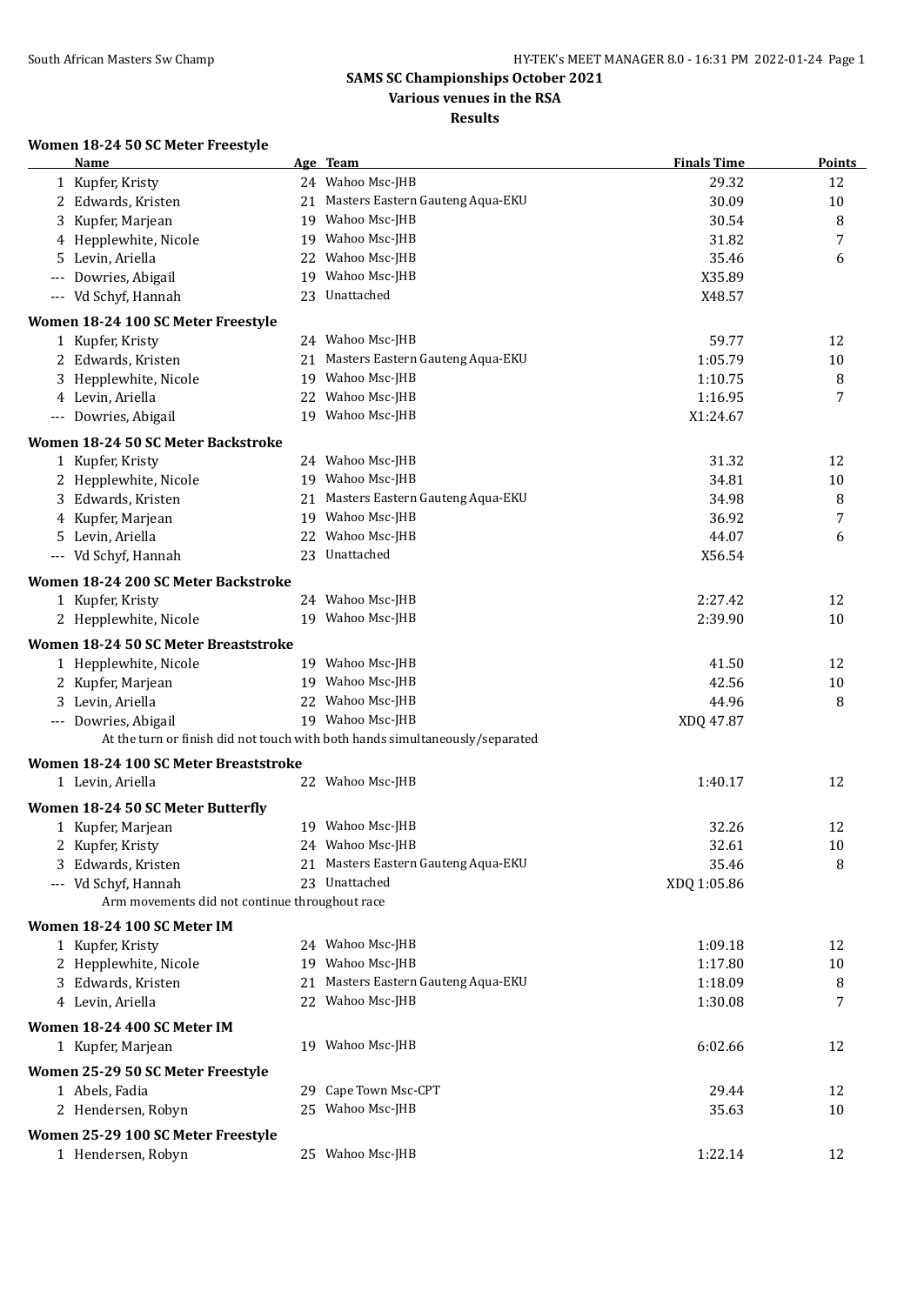**Various venues in the RSA**

| (Women 25-29 100 SC Meter Freestyle)  |                                          |                |          |
|---------------------------------------|------------------------------------------|----------------|----------|
| 2 Msomi, Thando                       | 25 Synergy Msc-ETH                       | 1:26.41        | 10       |
| Women 25-29 800 SC Meter Freestyle    |                                          |                |          |
| 1 Msomi, Thando                       | 25 Synergy Msc-ETH                       | 13:58.25       | 12       |
| --- Ledbitter, Dawn                   | 28 Coelacanth Msc-TSH                    | <b>NS</b>      |          |
| Women 25-29 50 SC Meter Backstroke    |                                          |                |          |
| 1 Abels, Fadia                        | 29 Cape Town Msc-CPT                     | 33.00          | 12       |
| 2 Hendersen, Robyn                    | 25 Wahoo Msc-JHB                         | 39.79          | 10       |
| --- Ledbitter, Dawn                   | 28 Coelacanth Msc-TSH                    | <b>NS</b>      |          |
| Women 25-29 200 SC Meter Backstroke   |                                          |                |          |
| --- Ledbitter, Dawn                   | 28 Coelacanth Msc-TSH                    | <b>NS</b>      |          |
| Women 25-29 50 SC Meter Breaststroke  |                                          |                |          |
| 1 Hendersen, Robyn                    | 25 Wahoo Msc-JHB                         | 50.23          | 12       |
| --- Ledbitter, Dawn                   | 28 Coelacanth Msc-TSH                    | <b>NS</b>      |          |
| Women 25-29 100 SC Meter Breaststroke |                                          |                |          |
| 1 Msomi, Thando                       | 25 Synergy Msc-ETH                       | 1:53.22        | 12       |
| --- Ledbitter, Dawn                   | 28 Coelacanth Msc-TSH                    | <b>NS</b>      |          |
|                                       |                                          |                |          |
| Women 25-29 50 SC Meter Butterfly     |                                          |                |          |
| 1 Abels, Fadia                        | 29 Cape Town Msc-CPT<br>25 Wahoo Msc-JHB | 33.04<br>43.87 | 12<br>10 |
| 2 Hendersen, Robyn                    |                                          |                |          |
| Women 25-29 100 SC Meter IM           |                                          |                |          |
| 1 Hendersen, Robyn                    | 25 Wahoo Msc-JHB                         | 1:31.60        | 12       |
| Women 30-34 50 SC Meter Freestyle     |                                          |                |          |
| 1 Strydom, Cyndi                      | 34 Wahoo Msc-JHB                         | 27.88          | 12       |
| 2 Harvey, Kat                         | 32 Wahoo Msc-JHB                         | 35.80          | 10       |
| --- Sullivan, Kristen                 | 32 Alcatraz Masters-TSH                  | X30.32         |          |
| Women 30-34 100 SC Meter Freestyle    |                                          |                |          |
| 1 Strydom, Cyndi                      | 34 Wahoo Msc-JHB                         | 1:00.07        | 12       |
| --- Sullivan, Kristen                 | 32 Alcatraz Masters-TSH                  | X1:05.96       |          |
| Women 30-34 50 SC Meter Backstroke    |                                          |                |          |
| 1 Hamman, Isabel                      | 32 Wahoo Msc-JHB                         | 45.43          | 12       |
| Women 30-34 200 SC Meter Backstroke   |                                          |                |          |
| 1 Strydom, Cyndi                      | 34 Wahoo Msc-JHB                         | 2:45.40        | 12       |
| 2 Hamman, Isabel                      | 32 Wahoo Msc-JHB                         | 3:59.69        | 10       |
| Women 30-34 50 SC Meter Breaststroke  |                                          |                |          |
| 1 Harvey, Kat                         | 32 Wahoo Msc-JHB                         | 46.07          | 12       |
| 2 Hamman, Isabel                      | 32 Wahoo Msc-JHB                         | 50.50          | 10       |
| --- Sullivan, Kristen                 | 32 Alcatraz Masters-TSH                  | X37.19         |          |
| Women 30-34 100 SC Meter Breaststroke |                                          |                |          |
| 1 Strydom, Cyndi                      | 34 Wahoo Msc-JHB                         | 1:28.70        | 12       |
| 2 Harvey, Kat                         | 32 Wahoo Msc-JHB                         | 1:42.12        | 10       |
| --- Sullivan, Kristen                 | 32 Alcatraz Masters-TSH                  | X1:21.84       |          |
| Women 30-34 50 SC Meter Butterfly     |                                          |                |          |
| 1 Strydom, Cyndi                      | 34 Wahoo Msc-JHB                         | 31.86          | 12       |
| 2 Hamman, Isabel                      | 32 Wahoo Msc-JHB                         | 47.02          | 10       |
| --- Sullivan, Kristen                 | 32 Alcatraz Masters-TSH                  | X32.83         |          |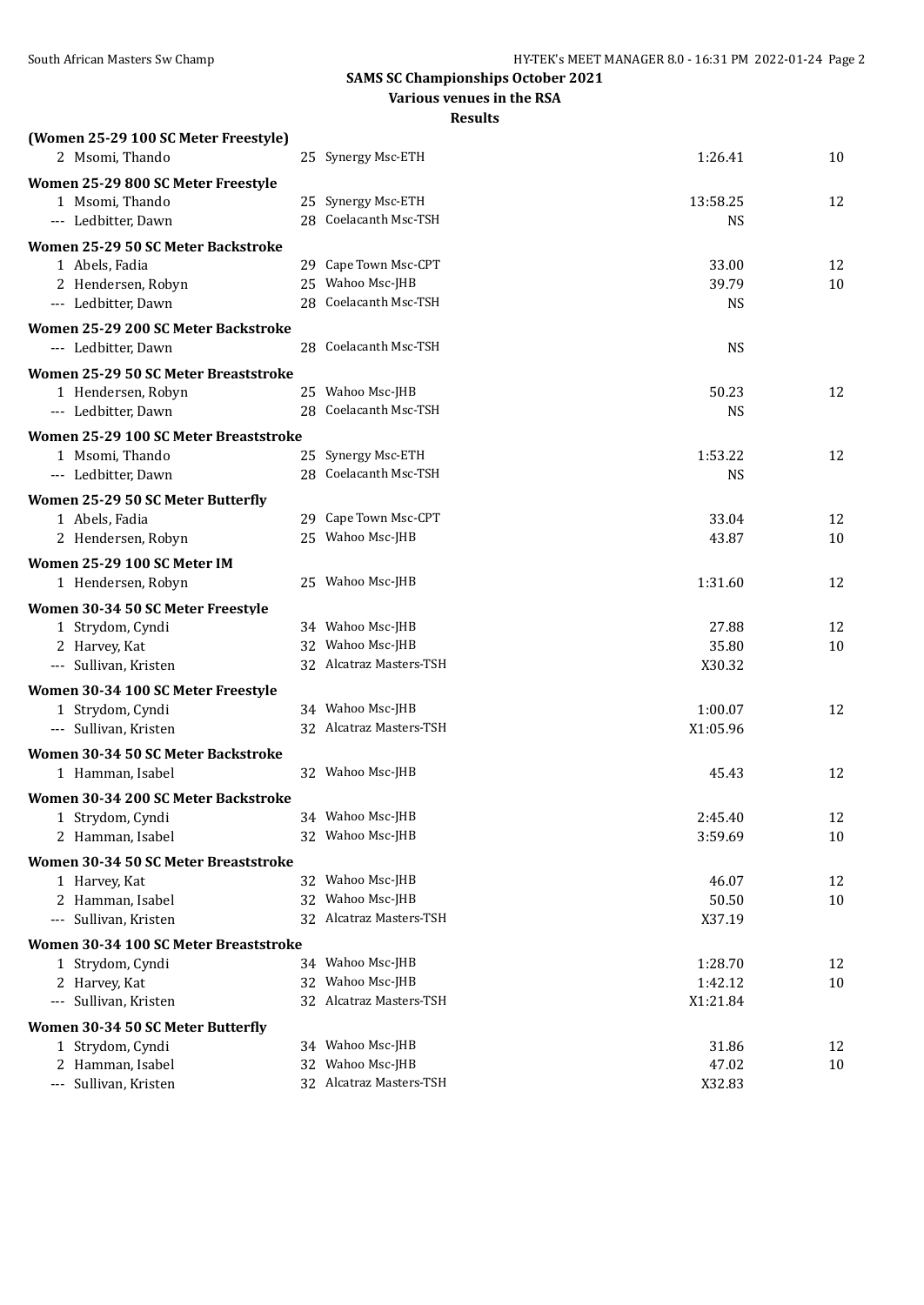#### **Various venues in the RSA**

| Women 30-34 100 SC Meter Butterfly    |                         |                    |          |
|---------------------------------------|-------------------------|--------------------|----------|
| --- Sullivan, Kristen                 | 32 Alcatraz Masters-TSH | X1:19.52           |          |
| Women 30-34 100 SC Meter IM           |                         |                    |          |
| 1 Harvey, Kat                         | 32 Wahoo Msc-JHB        | 1:31.59            | 12       |
| 2 Hamman, Isabel                      | 32 Wahoo Msc-JHB        | 1:39.46            | 10       |
| Women 35-39 50 SC Meter Freestyle     |                         |                    |          |
| 1 Stanford, Tarryn                    | 35 Cape Town Msc-CPT    | 31.49              | 12       |
| 2 Conradie, Melissa                   | 35 Coelacanth Msc-TSH   | 32.87              | 10       |
| 3 Candy, Nikki                        | 39 Wahoo Msc-JHB        | 39.23              | 8        |
| 4 Foot, Lynsey                        | 38 Wahoo Msc-JHB        | 39.44              | 7        |
| 5 Mokoena, Portia                     | 39 Wahoo Msc-JHB        | 48.59              | 6        |
| --- Theron, Sashi                     | 37 Coelacanth Msc-TSH   | <b>NS</b>          |          |
|                                       |                         |                    |          |
| Women 35-39 100 SC Meter Freestyle    | 39 Wahoo Msc-JHB        |                    |          |
| 1 Candy, Nikki<br>2 Foot, Lynsey      | 38 Wahoo Msc-JHB        | 1:26.26<br>1:29.81 | 12<br>10 |
| 3 Mokoena, Portia                     | 39 Wahoo Msc-JHB        | 1:54.61            | 8        |
| --- Theron, Sashi                     | 37 Coelacanth Msc-TSH   | <b>NS</b>          |          |
|                                       |                         |                    |          |
| Women 35-39 800 SC Meter Freestyle    |                         |                    |          |
| 1 Candy, Nikki                        | 39 Wahoo Msc-JHB        | 13:04.20           | 12       |
| Women 35-39 50 SC Meter Backstroke    |                         |                    |          |
| 1 Mokoena, Portia                     | 39 Wahoo Msc-JHB        | 1:05.58            | 12       |
| Women 35-39 200 SC Meter Backstroke   |                         |                    |          |
| 1 Stanford, Tarryn                    | 35 Cape Town Msc-CPT    | 2:36.23            | 12       |
| Women 35-39 50 SC Meter Breaststroke  |                         |                    |          |
| 1 Conradie, Melissa                   | 35 Coelacanth Msc-TSH   | 40.48              | 12       |
| 2 Foot, Lynsey                        | 38 Wahoo Msc-JHB        | 46.02              | 10       |
| 3 Theron, Sashi                       | 37 Coelacanth Msc-TSH   | 49.26              | 8        |
| 4 Candy, Nikki                        | 39 Wahoo Msc-JHB        | 52.35              | 7        |
|                                       |                         |                    |          |
| Women 35-39 100 SC Meter Breaststroke |                         |                    |          |
| 1 Conradie, Melissa                   | 35 Coelacanth Msc-TSH   | 1:29.69            | 12       |
| 2 Foot, Lynsey                        | 38 Wahoo Msc-JHB        | 1:43.35            | 10       |
| 3 Candy, Nikki                        | 39 Wahoo Msc-JHB        | 1:53.43            | 8        |
| Women 35-39 400 SC Meter IM           |                         |                    |          |
| 1 Stanford, Tarryn                    | 35 Cape Town Msc-CPT    | 5:23.45            | 12       |
| Women 40-44 50 SC Meter Freestyle     |                         |                    |          |
| 1 Webb, Simone                        | 42 Synergy Msc-ETH      | 36.16              | 12       |
| 2 Peters, Gwynedd                     | 42 Coelacanth Msc-TSH   | 39.30              | 10       |
| Women 40-44 100 SC Meter Freestyle    |                         |                    |          |
| 1 Hambloch, Carina                    | 42 Synergy Msc-ETH      | 1:12.19            | 12       |
| 2 Peters, Gwynedd                     | 42 Coelacanth Msc-TSH   | 1:29.00            | 10       |
|                                       |                         |                    |          |
| Women 40-44 50 SC Meter Backstroke    |                         |                    |          |
| 1 Hambloch, Carina                    | 42 Synergy Msc-ETH      | 38.50              | 12       |
| 2 Webb, Simone                        | 42 Synergy Msc-ETH      | 40.69              | 10       |
| 3 Peters, Gwynedd                     | 42 Coelacanth Msc-TSH   | 46.04              | 8        |
| Women 40-44 200 SC Meter Backstroke   |                         |                    |          |
| 1 Hambloch, Carina                    | 42 Synergy Msc-ETH      | 2:55.97            | 12       |
| 2 Webb, Simone                        | 42 Synergy Msc-ETH      | 3:08.72            | 10       |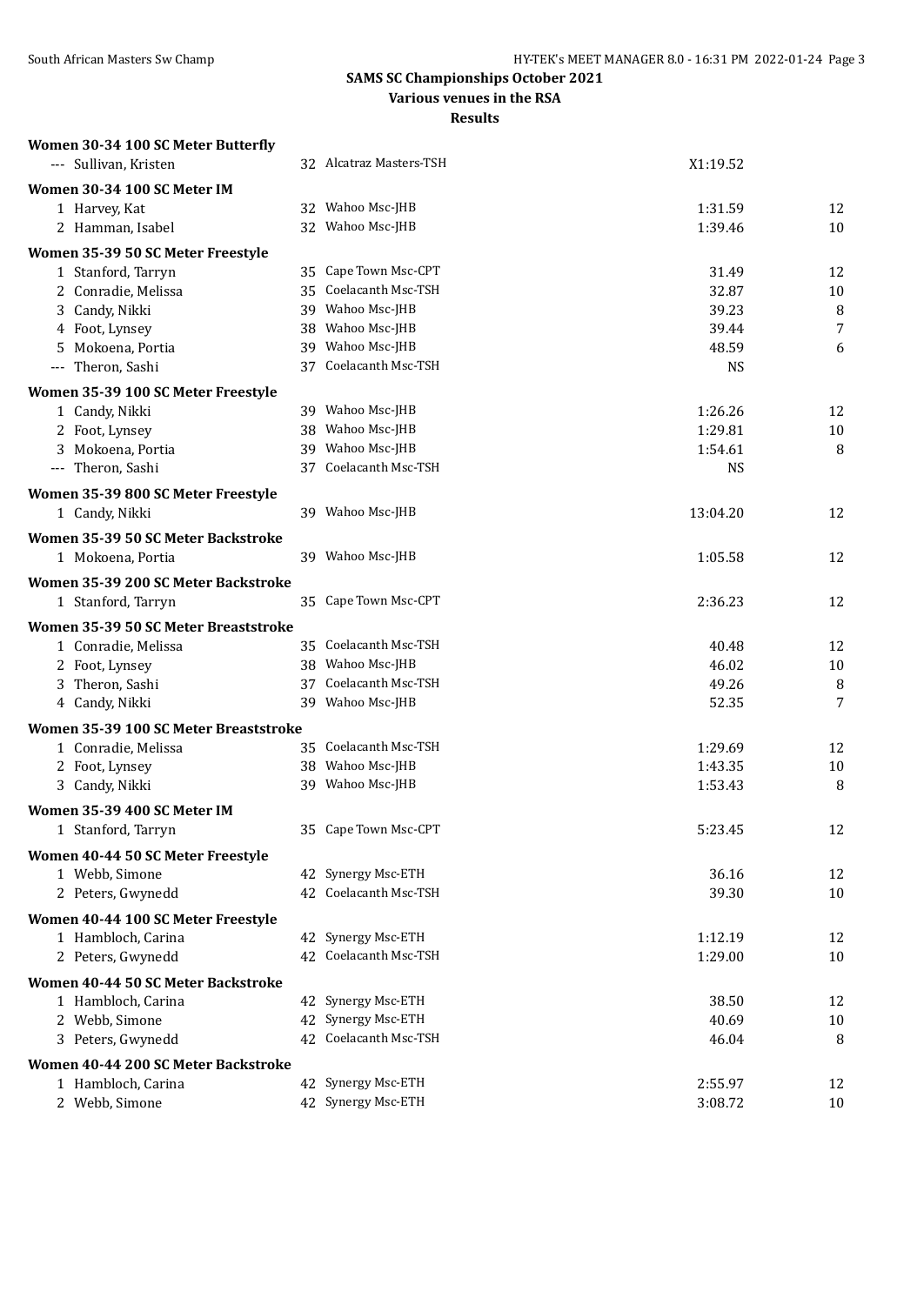#### **Various venues in the RSA**

| Women 40-44 100 SC Meter Butterfly       |          |                                         |                         |        |
|------------------------------------------|----------|-----------------------------------------|-------------------------|--------|
| 1 Hambloch, Carina                       |          | 42 Synergy Msc-ETH                      | 1:24.78                 | 12     |
| Women 40-44 100 SC Meter IM              |          |                                         |                         |        |
| 1 Hambloch, Carina                       |          | 42 Synergy Msc-ETH                      | 1:22.31                 | 12     |
| 2 Peters, Gwynedd                        |          | 42 Coelacanth Msc-TSH                   | 1:48.24                 | 10     |
| Women 45-49 50 SC Meter Freestyle        |          |                                         |                         |        |
| 1 Engela, Norelle                        |          | 49 Cape Town Msc-CPT                    | 30.18                   | 12     |
| 2 Jacobs, Taryn                          |          | 45 Cape Town Msc-CPT                    | 31.20                   | $10\,$ |
| 3 Young, Margie                          |          | 47 PE Masters Aquatics-NMA              | 36.54                   | 8      |
| --- van Rooyen, Christina                |          | 45 Masters Eastern Gauteng Aqua-EKU     | <b>NS</b>               |        |
| --- Carver, Gail                         |          | 45 Wahoo Msc-JHB                        | <b>NS</b>               |        |
| Women 45-49 100 SC Meter Freestyle       |          |                                         |                         |        |
| 1 de Montille, Nicole                    |          | 45 Masters Eastern Gauteng Aqua-EKU     | 1:23.96                 | 12     |
|                                          |          |                                         |                         |        |
| Women 45-49 50 SC Meter Backstroke       |          | 49 Cape Town Msc-CPT                    | 34.09                   | 12     |
| 1 Engela, Norelle<br>2 Jacobs, Taryn     |          | 45 Cape Town Msc-CPT                    | 35.50                   | 10     |
| 3 Carver, Gail                           |          | 45 Wahoo Msc-JHB                        | 41.31                   | 8      |
| 4 Young, Margie                          |          | 47 PE Masters Aquatics-NMA              | 44.17                   | 7      |
|                                          |          |                                         |                         |        |
| Women 45-49 200 SC Meter Backstroke      |          |                                         |                         |        |
| 1 Engela, Norelle                        |          | 49 Cape Town Msc-CPT                    | 2:45.30                 | 12     |
| Women 45-49 50 SC Meter Breaststroke     |          |                                         |                         |        |
| 1 de Montille, Nicole                    |          | 45 Masters Eastern Gauteng Aqua-EKU     | 46.34                   | 12     |
| 2 van Rooyen, Christina                  |          | 45 Masters Eastern Gauteng Aqua-EKU     | 48.91                   | $10\,$ |
| 3 Young, Margie                          |          | 47 PE Masters Aquatics-NMA              | 50.00                   | 8      |
| Women 45-49 100 SC Meter Breaststroke    |          |                                         |                         |        |
| --- van Rooyen, Christina                |          | 45 Masters Eastern Gauteng Aqua-EKU     | <b>NS</b>               |        |
| Women 45-49 50 SC Meter Butterfly        |          |                                         |                         |        |
| 1 Carver, Gail                           |          | 45 Wahoo Msc-JHB                        | 38.62                   | 12     |
| Women 45-49 100 SC Meter IM              |          |                                         |                         |        |
| 1 Carver, Gail                           |          | 45 Wahoo Msc-JHB                        | 1:29.60                 | 12     |
| 2 de Montille, Nicole                    |          | 45 Masters Eastern Gauteng Aqua-EKU     | 1:34.15                 | 10     |
| 3 Young, Margie                          |          | 47 PE Masters Aquatics-NMA              | 1:37.82                 | 8      |
| 4 van Rooyen, Christina                  |          | 45 Masters Eastern Gauteng Aqua-EKU     | 1:43.82                 | 7      |
|                                          |          |                                         |                         |        |
| Women 50-54 50 SC Meter Freestyle        |          |                                         |                         |        |
| 1 Horsley, Bondi                         |          | 52 Synergy Msc-ETH<br>Cape Town Msc-CPT | 34.22                   | 12     |
| 2 Mallows, Bev                           | 51       | Wahoo Msc-JHB                           | 38.65                   | 10     |
| --- Hayes, Alison<br>--- De Bruyn, Sandy | 52<br>53 | Wahoo Msc-JHB                           | <b>NS</b><br><b>XNS</b> |        |
|                                          |          |                                         |                         |        |
| Women 50-54 100 SC Meter Freestyle       |          |                                         |                         |        |
| 1 Hayes, Alison                          |          | 52 Wahoo Msc-JHB                        | 1:20.11                 | 12     |
| 2 Mallows, Bev                           | 51       | Cape Town Msc-CPT                       | 1:25.74                 | 10     |
| --- De Bruyn, Sandy                      | 53       | Wahoo Msc-JHB                           | <b>XNS</b>              |        |
| Women 50-54 800 SC Meter Freestyle       |          |                                         |                         |        |
| 1 Hayes, Alison                          |          | 52 Wahoo Msc-JHB                        | 12:58.62                | 12     |
| Women 50-54 50 SC Meter Backstroke       |          |                                         |                         |        |
| 1 Horsley, Bondi                         | 52       | Synergy Msc-ETH                         | 37.09                   | 12     |
| 2 Mallows, Bev                           | 51       | Cape Town Msc-CPT                       | 42.13                   | 10     |
| --- De Bruyn, Sandy                      |          | 53 Wahoo Msc-JHB                        | X49.36                  |        |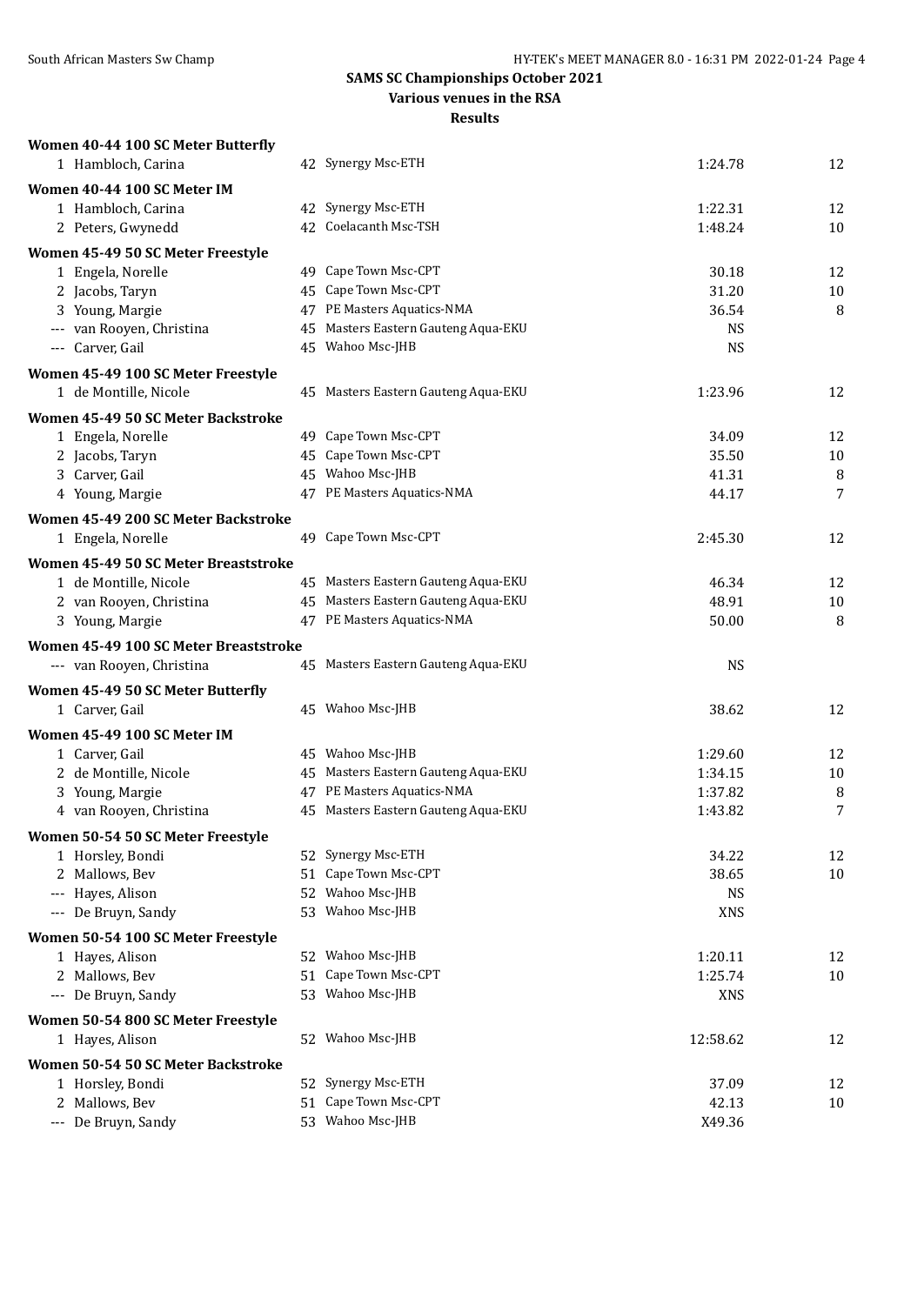|                                                      | Various venues in the RSA                  |            |    |
|------------------------------------------------------|--------------------------------------------|------------|----|
|                                                      | <b>Results</b>                             |            |    |
| (Women 50-54 50 SC Meter Backstroke)                 |                                            |            |    |
| --- Hayes, Alison                                    | 52 Wahoo Msc-JHB                           | DQ 49.04   |    |
| Past vertical at turn: non continuous turning action |                                            |            |    |
| Women 50-54 200 SC Meter Backstroke                  |                                            |            |    |
| --- Horsley, Bondi                                   | 52 Synergy Msc-ETH                         | <b>NS</b>  |    |
|                                                      |                                            |            |    |
| Women 50-54 50 SC Meter Breaststroke                 |                                            |            |    |
| 1 Cook, Wendy                                        | 51 Synergy Msc-ETH                         | 38.81      | 12 |
| 2 Hayes, Alison                                      | 52 Wahoo Msc-JHB                           | 45.52      | 10 |
| --- De Bruyn, Sandy                                  | 53 Wahoo Msc-JHB                           | X48.36     |    |
| Women 50-54 100 SC Meter Breaststroke                |                                            |            |    |
| 1 Cook, Wendy                                        | 51 Synergy Msc-ETH                         | 1:26.59    | 12 |
| 2 Hayes, Alison                                      | 52 Wahoo Msc-JHB                           | 1:41.84    | 10 |
| --- De Bruyn, Sandy                                  | 53 Wahoo Msc-JHB                           | <b>XNS</b> |    |
| Women 50-54 50 SC Meter Butterfly                    |                                            |            |    |
| 1 Horsley, Bondi                                     | 52 Synergy Msc-ETH                         | 44.46      | 12 |
|                                                      |                                            |            |    |
| Women 50-54 100 SC Meter IM                          |                                            |            |    |
| 1 Mallows, Bev                                       | 51 Cape Town Msc-CPT<br>52 Synergy Msc-ETH | 1:35.77    | 12 |
| 2 Horsley, Bondi                                     | 53 Wahoo Msc-JHB                           | 1:38.84    | 10 |
| --- De Bruyn, Sandy                                  |                                            | X1:44.51   |    |
| Women 55-59 50 SC Meter Freestyle                    |                                            |            |    |
| 1 Van Bassen, CarrylA                                | 57 Synergy Msc-ETH                         | 35.97      | 12 |
| 2 Lee, Lesley                                        | 57 PE Masters Aquatics-NMA                 | 36.78      | 10 |
| 3 Bridges, Carole                                    | 59 Wahoo Msc-JHB                           | 44.41      | 8  |
| Women 55-59 100 SC Meter Freestyle                   |                                            |            |    |
| 1 Lee, Lesley                                        | 57 PE Masters Aquatics-NMA                 | 1:21.62    | 12 |
| 2 Van Bassen, CarrylA                                | 57 Synergy Msc-ETH                         | 1:23.12    | 10 |
| Women 55-59 800 SC Meter Freestyle                   |                                            |            |    |
| 1 Van Bassen, CarrylA                                | 57 Synergy Msc-ETH                         | 12:03.00   | 12 |
| 2 Bridges, Carole                                    | 59 Wahoo Msc-JHB                           | 14:32.54   | 10 |
|                                                      |                                            |            |    |
| Women 55-59 50 SC Meter Backstroke                   |                                            |            |    |
| 1 Breitenbach, Maritza                               | 57 Cape Town Msc-CPT                       | 48.51      | 12 |
| 2 Van Bassen, CarrylA                                | 57 Synergy Msc-ETH                         | 51.47      | 10 |
| Women 55-59 200 SC Meter Backstroke                  |                                            |            |    |
| 1 Ruck, Celeste                                      | 56 Coelacanth Msc-TSH                      | 4:04.33    | 12 |
| 2 Smith, Ruth                                        | 57 Waterborn SC - Masters-JHB              | 4:07.60    | 10 |
| 3 Bridges, Carole                                    | 59 Wahoo Msc-JHB                           | 4:17.07    | 8  |
| Women 55-59 50 SC Meter Breaststroke                 |                                            |            |    |
| 1 Van Bassen, CarrylA                                | 57 Synergy Msc-ETH                         | 45.49      | 12 |
| 2 Smith, Ruth                                        | 57 Waterborn SC - Masters-JHB              | 47.48      | 10 |
| 3 Lee, Lesley                                        | 57 PE Masters Aquatics-NMA                 | 52.48      | 8  |
|                                                      |                                            |            |    |
| Women 55-59 100 SC Meter Breaststroke                |                                            |            |    |
| 1 Van Bassen, CarrylA                                | 57 Synergy Msc-ETH                         | 1:43.18    | 12 |
| 2 Smith, Ruth                                        | 57 Waterborn SC - Masters-JHB              | 1:50.34    | 10 |
| 3 Bridges, Carole                                    | 59 Wahoo Msc-JHB                           | 2:12.83    | 8  |
| Women 55-59 50 SC Meter Butterfly                    |                                            |            |    |
| 1 Lee, Lesley                                        | 57 PE Masters Aquatics-NMA                 | 42.53      | 12 |
| 2 Breitenbach, Maritza                               | 57 Cape Town Msc-CPT                       | 51.56      | 10 |
|                                                      |                                            |            |    |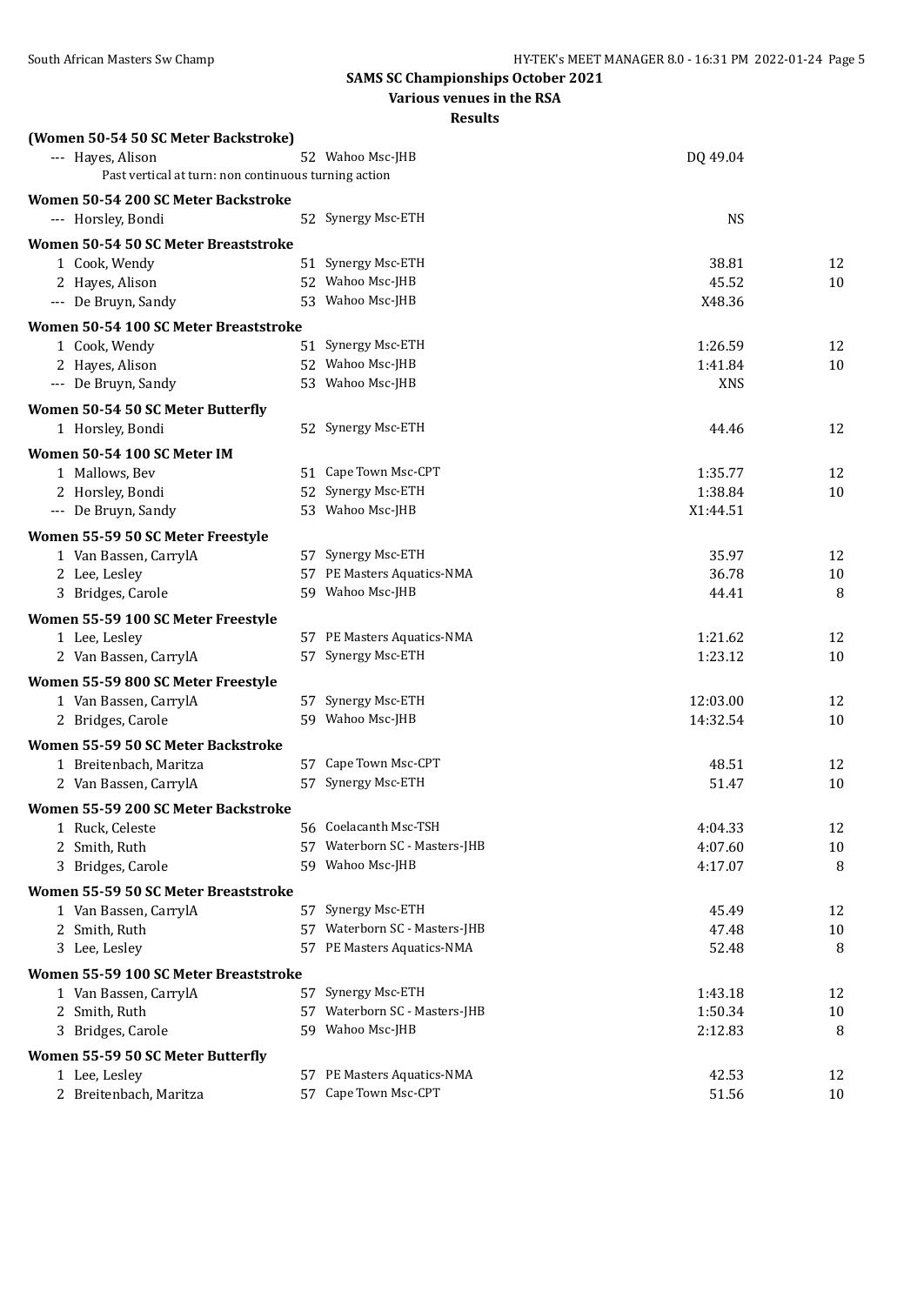#### **SAMS SC Championships October 2021 Various venues in the RSA**

| Women 55-59 100 SC Meter IM                      |    |                               |           |        |
|--------------------------------------------------|----|-------------------------------|-----------|--------|
| 1 Smith, Ruth                                    |    | 57 Waterborn SC - Masters-JHB | 1:42.95   | 12     |
| 2 Breitenbach, Maritza                           | 57 | Cape Town Msc-CPT             | 1:44.03   | 10     |
| 3 Bridges, Carole                                |    | 59 Wahoo Msc-JHB              | 1:55.57   | 8      |
| Women 55-59 400 SC Meter IM                      |    |                               |           |        |
| 1 Smith, Ruth                                    |    | 57 Waterborn SC - Masters-JHB | 8:18.40   | 12     |
| 2 Bridges, Carole                                |    | 59 Wahoo Msc-JHB              | 8:27.31   | 10     |
| Women 60-64 50 SC Meter Freestyle                |    |                               |           |        |
| 1 Reen, Pat                                      |    | 64 PE Masters Aquatics-NMA    | 35.08     | 12     |
| 2 Welgemoed, Janine                              |    | 60 Cape Town Msc-CPT          | 37.77     | $10\,$ |
| 3 Donnelly, Chris                                |    | 64 Cape Town Msc-CPT          | 39.53     | 8      |
| 4 Matley, Terry                                  |    | 64 Cape Town Msc-CPT          | 41.40     | 7      |
| Murray, Sandy<br>5.                              |    | 61 Wahoo Msc-JHB              | 47.26     | 6      |
| Cronje, Anet<br>6                                |    | 60 Wahoo Msc-JHB              | 50.29     | 5      |
| 7 Lloyd, Dawn                                    | 63 | Synergy Msc-ETH               | 53.19     | 4      |
| --- Jv Vuuren, Hannatjie                         |    | 62 Coelacanth Msc-TSH         | <b>NS</b> |        |
| Women 60-64 100 SC Meter Freestyle               |    |                               |           |        |
| 1 Reen, Pat                                      |    | 64 PE Masters Aquatics-NMA    | 1:18.48   | 12     |
| 2 Welgemoed, Janine                              |    | 60 Cape Town Msc-CPT          | 1:23.31   | $10\,$ |
| 3 Kotzé, Debbie                                  |    | 60 Coelacanth Msc-TSH         | 1:26.29   | 8      |
| 4 Donnelly, Chris                                |    | 64 Cape Town Msc-CPT          | 1:29.57   | 7      |
| 5 Lloyd, Dawn                                    |    | 63 Synergy Msc-ETH            | 1:34.79   | 6      |
| Murray, Sandy<br>6                               |    | 61 Wahoo Msc-JHB              | 1:44.73   | 5      |
| 7 Cronje, Anet                                   | 60 | Wahoo Msc-JHB                 | 1:57.36   | 4      |
| Women 60-64 800 SC Meter Freestyle               |    |                               |           |        |
| 1 Stanford, Cecilia                              |    | 60 Cape Town Msc-CPT          | 10:26.30  | 12     |
| 2 Trusler, Ingrid                                |    | 62 Coelacanth Msc-TSH         | 11:53.48  | $10\,$ |
| 3 Murray, Sandy                                  |    | 61 Wahoo Msc-JHB              | 14:32.19  | 8      |
| 4 Lloyd, Dawn                                    |    | 63 Synergy Msc-ETH            | 18:15.60  | 7      |
| Women 60-64 50 SC Meter Backstroke               |    |                               |           |        |
| 1 Welgemoed, Janine                              |    | 60 Cape Town Msc-CPT          | 44.56     | 12     |
| 2 Kotzé, Debbie                                  | 60 | Coelacanth Msc-TSH            | 48.98     | $10\,$ |
| 3 Cronje, Anet                                   | 60 | Wahoo Msc-JHB                 | 1:01.35   | 8      |
| 4 Lloyd, Dawn                                    |    | 63 Synergy Msc-ETH            | 1:05.40   | 7      |
| Women 60-64 200 SC Meter Backstroke              |    |                               |           |        |
| 1 Stanford, Cecilia                              |    | 60 Cape Town Msc-CPT          | 2:51.27   | 12     |
| 2 Lloyd, Dawn                                    |    | 63 Synergy Msc-ETH            | 4:56.47   | 10     |
| Women 60-64 50 SC Meter Breaststroke             |    |                               |           |        |
| 1 Matley, Terry                                  |    | 64 Cape Town Msc-CPT          | 45.43     | 12     |
| 2 Donnelly, Chris                                |    | 64 Cape Town Msc-CPT          | 48.46     | 10     |
| 3 Jv Vuuren, Hannatjie                           |    | 62 Coelacanth Msc-TSH         | 50.80     | 8      |
| 4 Cronje, Anet                                   |    | 60 Wahoo Msc-JHB              | 1:02.28   | 7      |
| Women 60-64 100 SC Meter Breaststroke            |    |                               |           |        |
| 1 Matley, Terry                                  |    | 64 Cape Town Msc-CPT          | 1:42.23   | 12     |
| 2 Donnelly, Chris                                |    | 64 Cape Town Msc-CPT          | 1:46.25   | $10\,$ |
| 3 Cronje, Anet                                   |    | 60 Wahoo Msc-JHB              | 2:21.16   | 8      |
| --- Jv Vuuren, Hannatjie                         |    | 62 Coelacanth Msc-TSH         | <b>NS</b> |        |
|                                                  |    |                               |           |        |
| Women 60-64 50 SC Meter Butterfly<br>1 Reen, Pat |    | 64 PE Masters Aquatics-NMA    | 39.78     | 12     |
| 2 Welgemoed, Janine                              |    | 60 Cape Town Msc-CPT          | 45.73     | 10     |
|                                                  |    |                               |           |        |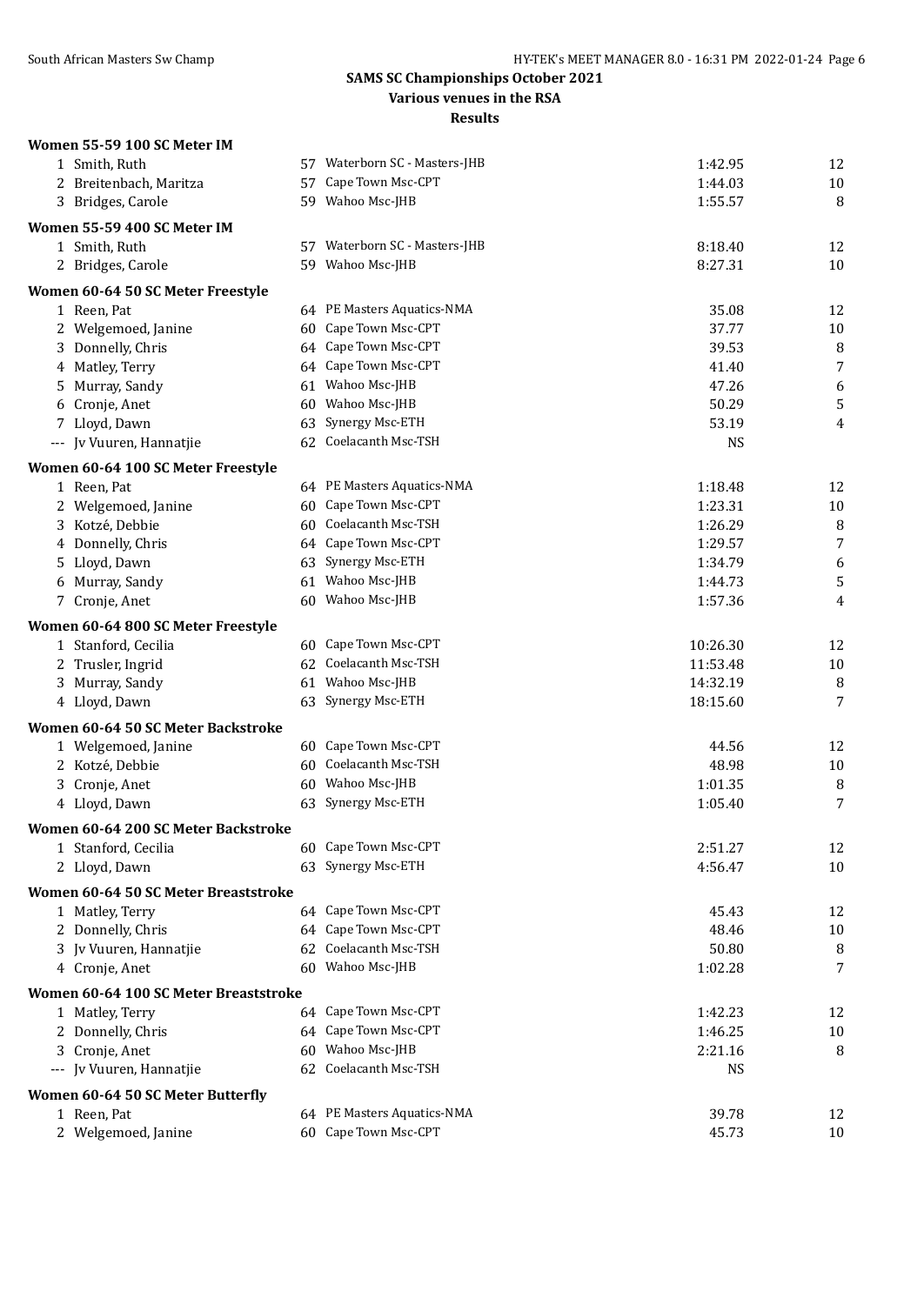**Various venues in the RSA**

| Women 60-64 100 SC Meter IM                            |    |                                              |           |    |
|--------------------------------------------------------|----|----------------------------------------------|-----------|----|
| 1 Welgemoed, Janine                                    |    | 60 Cape Town Msc-CPT                         | 1:38.71   | 12 |
| 2 Kotzé, Debbie                                        | 60 | Coelacanth Msc-TSH                           | 1:46.53   | 10 |
| 3 Matley, Terry                                        |    | 64 Cape Town Msc-CPT                         | 1:50.08   | 8  |
| Women 60-64 400 SC Meter IM                            |    |                                              |           |    |
| 1 Stanford, Cecilia                                    |    | 60 Cape Town Msc-CPT                         | 5:58.59   | 12 |
| Women 65-69 50 SC Meter Freestyle                      |    |                                              |           |    |
| 1 Coetzee, Diane                                       |    | 66 Cape Town Msc-CPT                         | 34.08     | 12 |
| 2 Thatcher, Annette                                    | 69 | Synergy Msc-ETH                              | 38.75     | 10 |
| 3 Harrington, Ren                                      |    | 68 PE Masters Aquatics-NMA                   | 43.66     | 8  |
| 4 Griffiths, Bronwen                                   | 67 | Synergy Msc-ETH                              | 55.31     | 7  |
| 5 de Beer, Stephanie                                   | 67 | Masters Eastern Gauteng Aqua-EKU             | 1:05.37   | 6  |
| 6 Cooper, Ann                                          | 65 | Synergy Msc-ETH                              | 1:09.97   | 5  |
| Bailey, Colleen                                        | 67 | Synergy Msc-ETH                              | <b>NS</b> |    |
| --- Bromfield, Morag                                   | 69 | Synergy Msc-ETH                              | <b>NS</b> |    |
| Women 65-69 100 SC Meter Freestyle                     |    |                                              |           |    |
| 1 Brewis, Judy                                         |    | 67 Cape Town Msc-CPT                         | 1:29.47   | 12 |
| 2 Thatcher, Annette                                    | 69 | Synergy Msc-ETH                              | 1:38.47   | 10 |
| 3 Harrington, Ren                                      |    | 68 PE Masters Aquatics-NMA                   | 1:39.20   | 8  |
| 4 Vorster, Merryll                                     |    | 65 Phoenix Msc-JHB                           | 1:53.04   | 7  |
| 5 Griffiths, Bronwen                                   | 67 | Synergy Msc-ETH                              | 2:01.03   | 6  |
| --- Bailey, Colleen                                    | 67 | Synergy Msc-ETH                              | <b>NS</b> |    |
| Women 65-69 800 SC Meter Freestyle                     |    |                                              |           |    |
| 1 Coetzee, Diane                                       |    | 66 Cape Town Msc-CPT                         | 11:13.40  | 12 |
| 2 Brewis, Judy                                         | 67 | Cape Town Msc-CPT                            | 13:15.64  | 10 |
| 3 Vorster, Merryll                                     |    | 65 Phoenix Msc-JHB                           | 18:26.93  | 8  |
|                                                        |    |                                              |           |    |
| Women 65-69 50 SC Meter Backstroke<br>1 Coetzee, Diane |    | 66 Cape Town Msc-CPT                         | 37.91     | 12 |
|                                                        | 67 | Cape Town Msc-CPT                            | 45.71     | 10 |
| 2 Brewis, Judy<br>3 Harrington, Ren                    |    | 68 PE Masters Aquatics-NMA                   | 46.40     | 8  |
| 4 Thatcher, Annette                                    |    | 69 Synergy Msc-ETH                           | 48.10     | 7  |
| Griffiths, Bronwen<br>5                                |    | 67 Synergy Msc-ETH                           | 1:07.53   | 6  |
| 6 de Beer, Stephanie                                   | 67 | Masters Eastern Gauteng Aqua-EKU             | 1:11.90   | 5  |
| 7 Cooper, Ann                                          | 65 | Synergy Msc-ETH                              | 1:12.76   | 4  |
| Bailey, Colleen<br>---                                 |    | 67 Synergy Msc-ETH                           | <b>NS</b> |    |
| --- Bromfield, Morag                                   |    | 69 Synergy Msc-ETH                           | <b>NS</b> |    |
|                                                        |    |                                              |           |    |
| Women 65-69 200 SC Meter Backstroke                    |    |                                              |           |    |
| 1 Coetzee, Diane                                       |    | 66 Cape Town Msc-CPT<br>67 Cape Town Msc-CPT | 2:55.16   | 12 |
| 2 Brewis, Judy                                         |    |                                              | 3:23.24   | 10 |
| Women 65-69 50 SC Meter Breaststroke                   |    |                                              |           |    |
| 1 Thatcher, Annette                                    |    | 69 Synergy Msc-ETH                           | 43.15     | 12 |
| 2 Cooper, Ann                                          |    | 65 Synergy Msc-ETH                           | 1:32.14   | 10 |
| Women 65-69 100 SC Meter Breaststroke                  |    |                                              |           |    |
| 1 Thatcher, Annette                                    |    | 69 Synergy Msc-ETH                           | 1:52.31   | 12 |
| Women 65-69 50 SC Meter Butterfly                      |    |                                              |           |    |
| --- Bromfield, Morag                                   |    | 69 Synergy Msc-ETH                           | <b>NS</b> |    |
| --- Bailey, Colleen                                    |    | 67 Synergy Msc-ETH                           | <b>NS</b> |    |
| Women 65-69 100 SC Meter IM                            |    |                                              |           |    |
| 1 Thatcher, Annette                                    |    | 69 Synergy Msc-ETH                           | 1:39.78   | 12 |
| 2 de Beer, Stephanie                                   |    | 67 Masters Eastern Gauteng Aqua-EKU          | 2:58.92   | 10 |
|                                                        |    |                                              |           |    |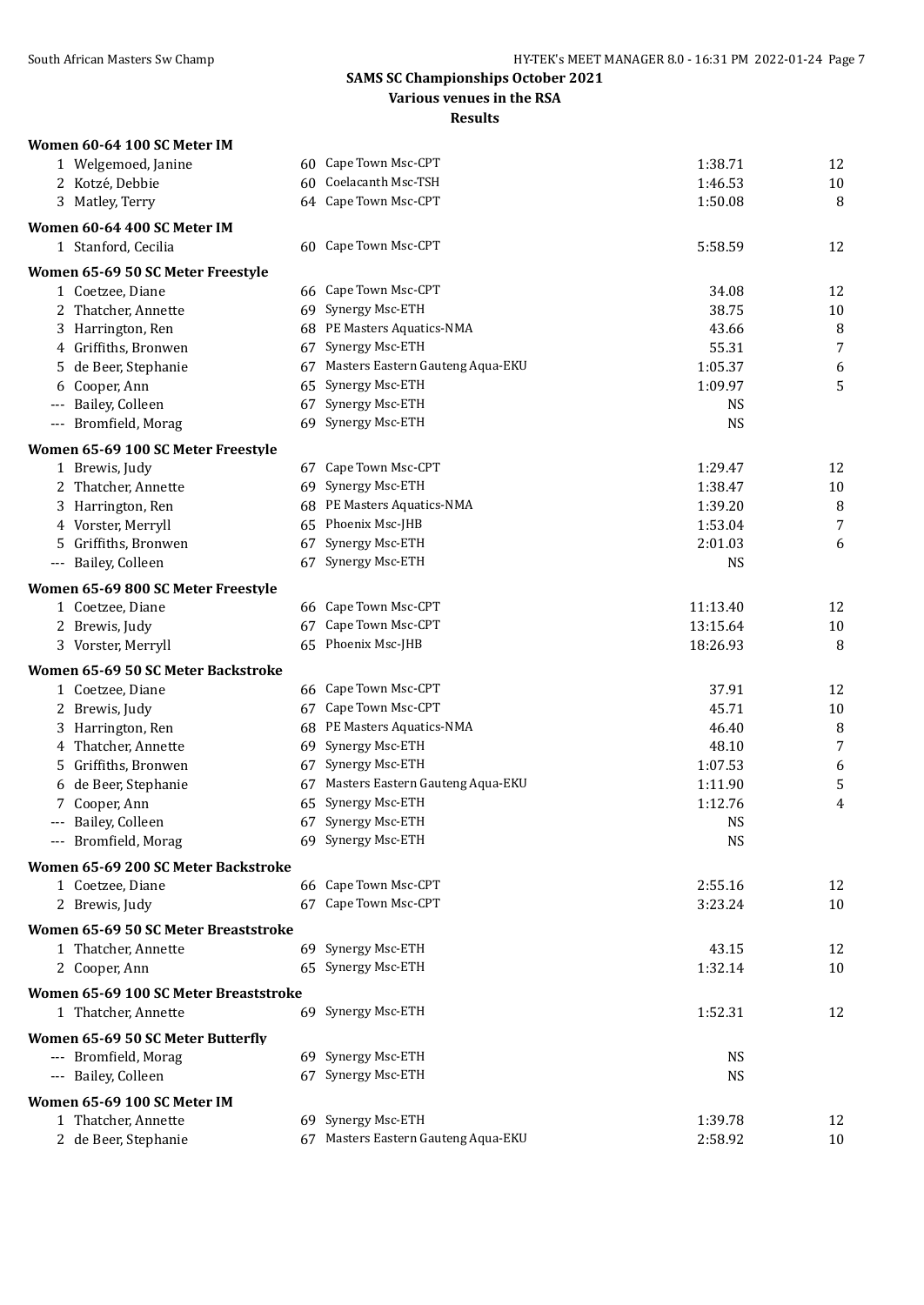**Various venues in the RSA**

| (Women 65-69 100 SC Meter IM)         |    |                       |                    |          |
|---------------------------------------|----|-----------------------|--------------------|----------|
| --- Bromfield, Morag                  |    | 69 Synergy Msc-ETH    | <b>NS</b>          |          |
| Women 70-74 50 SC Meter Freestyle     |    |                       |                    |          |
| 1 Rollnick, Marissa                   |    | 70 Phoenix Msc-JHB    | 39.04              | 12       |
| 2 Lawless, Helen                      | 72 | Wahoo Msc-JHB         | 45.72              | $10\,$   |
| 3 Clark, Rosemary                     | 73 | Synergy Msc-ETH       | 46.85              | 8        |
| 4 Sandri, Angelika                    | 71 | Coelacanth Msc-TSH    | 47.09              | 7        |
| 5 Ferreira, Mercia                    | 72 | Wahoo Msc-JHB         | 56.90              | 6        |
| Women 70-74 100 SC Meter Freestyle    |    |                       |                    |          |
| 1 Crawford, Linda                     |    | 71 Phoenix Msc-JHB    | 1:37.37            | 12       |
| 2 Lawless, Helen                      |    | 72 Wahoo Msc-JHB      | 1:38.10            | $10\,$   |
| 3 Clark, Rosemary                     | 73 | Synergy Msc-ETH       | 1:40.53            | 8        |
| 4 Sandri, Angelika                    | 71 | Coelacanth Msc-TSH    | 1:44.56            | 7        |
| 5 Fyfe, Joyce                         | 74 | Coelacanth Msc-TSH    | 1:57.16            | 6        |
| 6 Ferreira, Mercia                    | 72 | Wahoo Msc-JHB         | 2:06.40            | 5        |
| 7 Gray, Ann                           |    | 73 Synergy Msc-ETH    | 2:33.53            | 4        |
| Women 70-74 800 SC Meter Freestyle    |    |                       |                    |          |
| 1 Mons, Maureen                       |    | 70 Phoenix Msc-JHB    | 12:35.46           | 12       |
| 2 Rollnick, Marissa                   |    | 70 Phoenix Msc-JHB    | 13:33.51           | $10\,$   |
| 3 Ireland, Jenny                      |    | 71 Synergy Msc-ETH    | 14:28.96           | 8        |
| 4 Clark, Rosemary                     | 73 | Synergy Msc-ETH       | 15:20.75           | 7        |
| 5 Sandri, Angelika                    | 71 | Coelacanth Msc-TSH    | 16:24.09           | 6        |
| 6 Ferreira, Mercia                    | 72 | Wahoo Msc-JHB         | 18:52.74           | 5        |
| 7 Gray, Ann                           |    | 73 Synergy Msc-ETH    | 22:04.22           | 4        |
| Women 70-74 50 SC Meter Backstroke    |    |                       |                    |          |
| 1 Fyfe, Joyce                         |    | 74 Coelacanth Msc-TSH | 55.22              | 12       |
| 2 Lawless, Helen                      |    | 72 Wahoo Msc-JHB      | 58.46              | $10\,$   |
| 3 Ferreira, Mercia                    |    | 72 Wahoo Msc-JHB      | 1:10.52            | 8        |
| 4 Gray, Ann                           |    | 73 Synergy Msc-ETH    | 1:23.37            | 7        |
| Women 70-74 200 SC Meter Backstroke   |    |                       |                    |          |
| --- Fyfe, Joyce                       |    | 74 Coelacanth Msc-TSH | <b>NS</b>          |          |
| Women 70-74 50 SC Meter Breaststroke  |    |                       |                    |          |
| 1 Sandri, Angelika                    |    | 71 Coelacanth Msc-TSH | 57.24              | 12       |
| 2 Clark, Rosemary                     |    | 73 Synergy Msc-ETH    | 1:14.87            | 10       |
| Women 70-74 100 SC Meter Breaststroke |    |                       |                    |          |
| 1 Sandri, Angelika                    |    | 71 Coelacanth Msc-TSH | 2:10.92            | 12       |
| Women 70-74 50 SC Meter Butterfly     |    |                       |                    |          |
| 1 Lawless, Helen                      |    | 72 Wahoo Msc-JHB      | 51.83              | 12       |
| 2 Crawford, Linda                     | 71 | Phoenix Msc-JHB       | 1:00.49            | 10       |
| 3 Clark, Rosemary                     | 73 | Synergy Msc-ETH       | 1:00.66            | 8        |
| 4 Gray, Ann                           |    | 73 Synergy Msc-ETH    | 1:35.04            | 7        |
|                                       |    |                       |                    |          |
| Women 70-74 100 SC Meter Butterfly    |    | 72 Wahoo Msc-JHB      |                    |          |
| 1 Lawless, Helen<br>2 Crawford, Linda |    | 71 Phoenix Msc-JHB    | 2:04.83<br>2:08.91 | 12<br>10 |
|                                       |    |                       |                    |          |
| Women 70-74 100 SC Meter IM           |    |                       |                    |          |
| 1 Lawless, Helen                      |    | 72 Wahoo Msc-JHB      | 1:54.37            | 12       |
| 2 Crawford, Linda                     |    | 71 Phoenix Msc-JHB    | 1:59.34            | 10       |
| Women 70-74 400 SC Meter IM           |    |                       |                    |          |
| 1 Mons, Maureen                       |    | 70 Phoenix Msc-JHB    | 7:21.21            | 12       |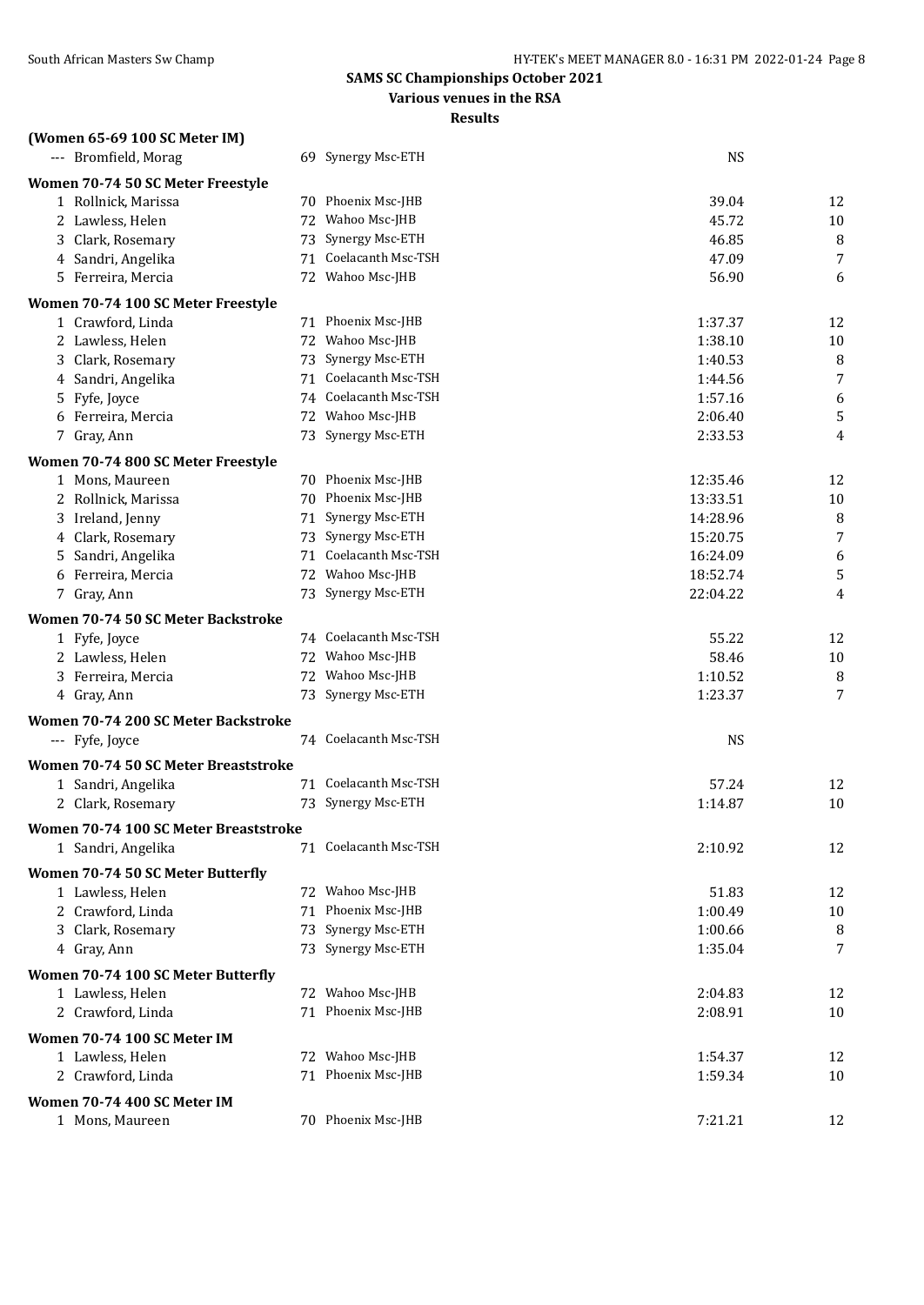#### **Various venues in the RSA**

| (Women 70-74 400 SC Meter IM)         |                            |           |    |
|---------------------------------------|----------------------------|-----------|----|
| 2 Rollnick, Marissa                   | 70 Phoenix Msc-JHB         | 9:02.69   | 10 |
| --- Ireland, Jenny                    | 71 Synergy Msc-ETH         | NS        |    |
| Women 75-79 50 SC Meter Freestyle     |                            |           |    |
| 1 Craig, Elsa                         | 76 PE Masters Aquatics-NMA | 40.46     | 12 |
| 2 Rees, Jane                          | 77 Coelacanth Msc-TSH      | 54.41     | 10 |
| 3 Hughes, Di                          | 75 Synergy Msc-ETH         | 1:22.87   | 8  |
| --- Jones, Anne                       | 76 Phoenix Msc-JHB         | <b>NS</b> |    |
| --- Zundorf, Lenchen                  | 77 Cape Town Msc-CPT       | <b>NS</b> |    |
| Women 75-79 100 SC Meter Freestyle    |                            |           |    |
| 1 Rees, Jane                          | 77 Coelacanth Msc-TSH      | 1:58.78   | 12 |
| 2 Hughes, Di                          | 75 Synergy Msc-ETH         | 2:54.34   | 10 |
| --- Jones, Anne                       | 76 Phoenix Msc-JHB         | <b>NS</b> |    |
| Women 75-79 800 SC Meter Freestyle    |                            |           |    |
| 1 Jones, Anne                         | 76 Phoenix Msc-JHB         | 15:04.37  | 12 |
| 2 Rees, Jane                          | 77 Coelacanth Msc-TSH      | 18:18.56  | 10 |
| 3 Hughes, Di                          | 75 Synergy Msc-ETH         | 23:58.00  | 8  |
|                                       |                            |           |    |
| Women 75-79 50 SC Meter Backstroke    | 77 Cape Town Msc-CPT       |           |    |
| 1 Zundorf, Lenchen                    |                            | 51.63     | 12 |
| Women 75-79 200 SC Meter Backstroke   |                            |           |    |
| 1 Zundorf, Lenchen                    | 77 Cape Town Msc-CPT       | 4:03.13   | 12 |
| Women 75-79 50 SC Meter Butterfly     |                            |           |    |
| 1 Craig, Elsa                         | 76 PE Masters Aquatics-NMA | 50.08     | 12 |
| Women 75-79 100 SC Meter IM           |                            |           |    |
| 1 Craig, Elsa                         | 76 PE Masters Aquatics-NMA | 1:47.97   | 12 |
| 2 Jones, Anne                         | 76 Phoenix Msc-JHB         | 1:54.91   | 10 |
| Women 80-84 50 SC Meter Freestyle     |                            |           |    |
| 1 Leuner, Sue                         | 82 Phoenix Msc-JHB         | 48.80     | 12 |
|                                       |                            |           |    |
| Women 80-84 100 SC Meter Freestyle    |                            |           |    |
| 1 Leuner, Sue                         | 82 Phoenix Msc-JHB         | 1:50.02   | 12 |
| Women 80-84 800 SC Meter Freestyle    |                            |           |    |
| 1 Leuner, Sue                         | 82 Phoenix Msc-JHB         | 18:28.57  | 12 |
| Women 80-84 50 SC Meter Backstroke    |                            |           |    |
| 1 Leuner, Sue                         | 82 Phoenix Msc-JHB         | 56.23     | 12 |
| Women 85-89 50 SC Meter Freestyle     |                            |           |    |
|                                       | 86 Synergy Msc-ETH         |           |    |
| 1 Saunders, Wendy                     |                            | 1:24.66   | 12 |
| Women 85-89 50 SC Meter Backstroke    |                            |           |    |
| 1 Saunders, Wendy                     | 86 Synergy Msc-ETH         | 1:33.97   | 12 |
| Women 85-89 50 SC Meter Breaststroke  |                            |           |    |
| 1 Saunders, Wendy                     | 86 Synergy Msc-ETH         | 2:14.03   | 12 |
| Women 85-89 100 SC Meter Breaststroke |                            |           |    |
| --- Saunders, Wendy                   | 86 Synergy Msc-ETH         | <b>NS</b> |    |
|                                       |                            |           |    |
| Women 95-99 50 SC Meter Freestyle     |                            |           |    |
| 1 Kloos, Kascha                       | 96 Cape Town Msc-CPT       | 1:39.15   | 12 |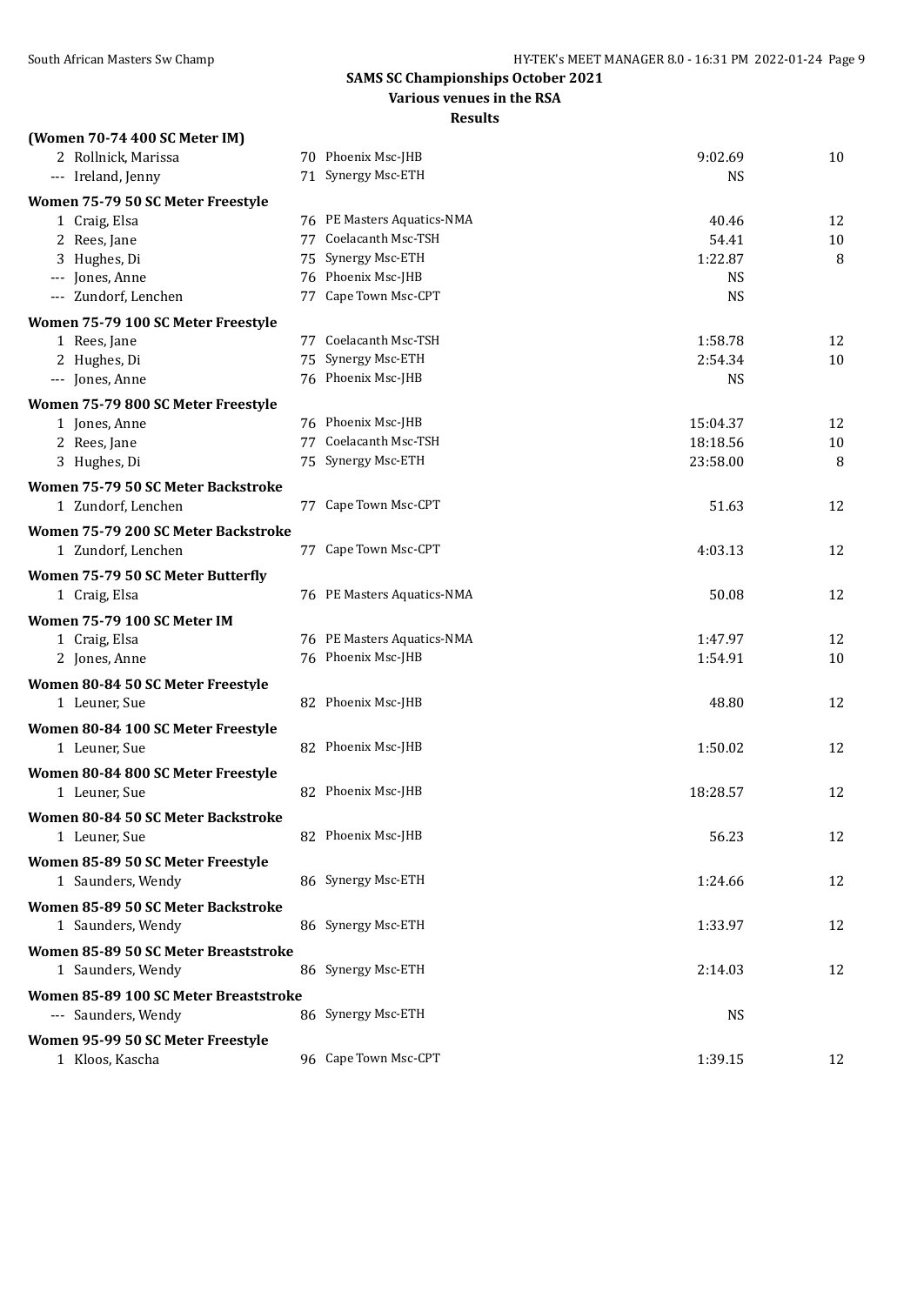#### **Various venues in the RSA**

| Women 95-99 100 SC Meter Freestyle                    |    |                       |           |        |
|-------------------------------------------------------|----|-----------------------|-----------|--------|
| 1 Kloos, Kascha                                       |    | 96 Cape Town Msc-CPT  | 3:37.37   | 12     |
| Women 95-99 50 SC Meter Backstroke<br>1 Kloos, Kascha |    | 96 Cape Town Msc-CPT  | 1:44.65   | 12     |
| Women 95-99 200 SC Meter Backstroke                   |    |                       |           |        |
| 1 Kloos, Kascha                                       |    | 96 Cape Town Msc-CPT  | 7:45.68   | 12     |
| Women 95-99 50 SC Meter Breaststroke                  |    |                       |           |        |
| 1 Kloos, Kascha                                       |    | 96 Cape Town Msc-CPT  | 2:03.90   | 12     |
| Men 18-24 50 SC Meter Freestyle<br>1 Dellieu, Pierre  |    | 23 Wahoo Msc-JHB      | 27.74     | 12     |
| Men 18-24 100 SC Meter Freestyle                      |    |                       |           |        |
| 1 Dellieu, Pierre                                     |    | 23 Wahoo Msc-JHB      | 1:00.01   | 12     |
| Men 18-24 50 SC Meter Backstroke                      |    |                       |           |        |
| 1 Dellieu, Pierre                                     |    | 23 Wahoo Msc-JHB      | 32.27     | 12     |
| Men 18-24 50 SC Meter Breaststroke                    |    |                       |           |        |
| 1 Dellieu, Pierre                                     |    | 23 Wahoo Msc-JHB      | 33.87     | 12     |
| Men 18-24 50 SC Meter Butterfly                       |    |                       |           |        |
| 1 Dellieu, Pierre                                     |    | 23 Wahoo Msc-JHB      | 34.94     | 12     |
| <b>Men 18-24 100 SC Meter IM</b>                      |    |                       |           |        |
| 1 Dellieu, Pierre                                     |    | 23 Wahoo Msc-JHB      | 1:08.76   | 12     |
| Men 25-29 50 SC Meter Freestyle                       |    |                       |           |        |
| 1 Opperman, Johannes Naude                            |    | 28 Cape Town Msc-CPT  | 26.50     | 12     |
| 2 Marchi, Roberto                                     |    | 25 Wahoo Msc-JHB      | 26.92     | 10     |
| 3 Vincent, David                                      |    | 29 Wahoo Msc-JHB      | 29.99     | 8      |
| 4 Dressler, Etienne                                   |    | 25 Coelacanth Msc-TSH | 33.99     | 7      |
| --- Gericke, Curtis                                   |    | 27 Wahoo Msc-JHB      | <b>NS</b> |        |
| Men 25-29 100 SC Meter Freestyle                      |    |                       |           |        |
| 1 Opperman, Johannes Naude                            |    | 28 Cape Town Msc-CPT  | 54.99     | 12     |
| 2 Dressler, Etienne                                   |    | 25 Coelacanth Msc-TSH | 1:21.73   | 10     |
| Men 25-29 800 SC Meter Freestyle                      |    |                       |           |        |
| 1 Marchi, Roberto                                     |    | 25 Wahoo Msc-JHB      | 9:30.04   | 12     |
| Men 25-29 50 SC Meter Backstroke                      |    |                       |           |        |
| 1 Opperman, Johannes Naude                            |    | 28 Cape Town Msc-CPT  | 28.50     | 12     |
| 2 Adamson, Hayden                                     |    | 28 Synergy Msc-ETH    | 32.00     | $10\,$ |
| 3 Gericke, Curtis                                     |    | 27 Wahoo Msc-JHB      | 33.10     | 8      |
| 4 Vincent, David                                      |    | 29 Wahoo Msc-JHB      | 38.43     | 7      |
| Men 25-29 200 SC Meter Backstroke                     |    |                       |           |        |
| 1 Opperman, Johannes Naude                            | 28 | Cape Town Msc-CPT     | 2:39.59   | 12     |
| 2 Adamson, Hayden                                     |    | 28 Synergy Msc-ETH    | 2:52.31   | 10     |
| 3 Vincent, David                                      |    | 29 Wahoo Msc-JHB      | 3:26.30   | 8      |
| Men 25-29 50 SC Meter Breaststroke                    |    |                       |           |        |
| 1 Marchi, Roberto                                     |    | 25 Wahoo Msc-JHB      | 34.27     | 12     |
| 2 Gericke, Curtis                                     | 27 | Wahoo Msc-JHB         | 34.71     | 10     |
| 3 Adamson, Hayden                                     | 28 | Synergy Msc-ETH       | 36.67     | 8      |
| 4 Vincent, David                                      |    | 29 Wahoo Msc-JHB      | 39.81     | 7      |
| 5 Dressler, Etienne                                   |    | 25 Coelacanth Msc-TSH | 41.10     | 6      |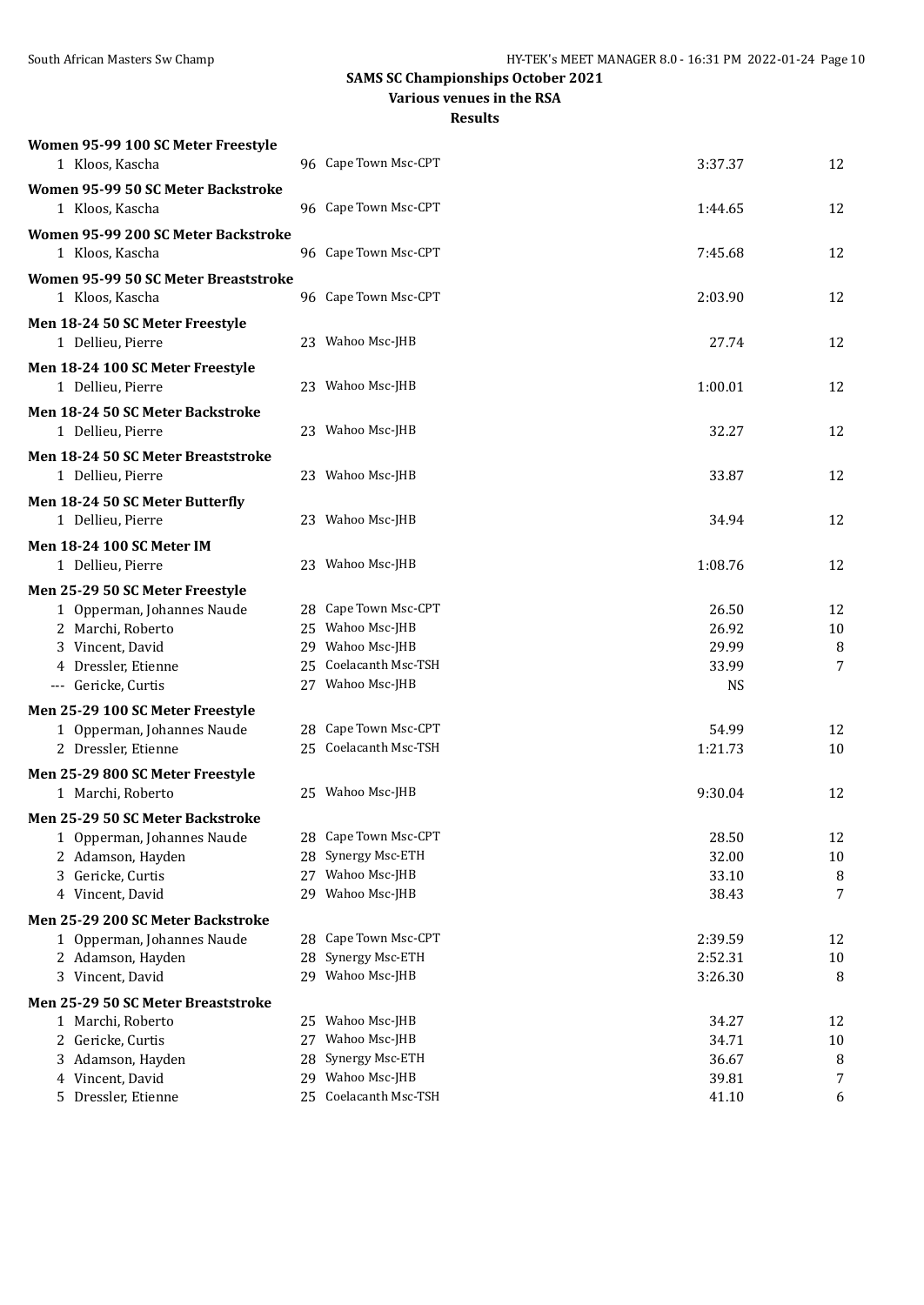**Various venues in the RSA**

| Men 25-29 100 SC Meter Breaststroke           |                                               |                |          |
|-----------------------------------------------|-----------------------------------------------|----------------|----------|
| 1 Marchi, Roberto                             | 25 Wahoo Msc-JHB                              | 1:17.69        | 12       |
| Men 25-29 50 SC Meter Butterfly               |                                               |                |          |
| 1 Gericke, Curtis                             | 27 Wahoo Msc-JHB                              | 26.57          | 12       |
| 2 Marchi, Roberto                             | 25 Wahoo Msc-JHB                              | 28.85          | 10       |
| 3 Adamson, Hayden                             | 28 Synergy Msc-ETH                            | 31.25          | 8        |
| 4 Opperman, Johannes Naude                    | 28 Cape Town Msc-CPT                          | 31.97          | 7        |
| 5 Vincent, David                              | 29 Wahoo Msc-JHB                              | 35.15          | 6        |
| Men 25-29 100 SC Meter Butterfly              |                                               |                |          |
| 1 Gericke, Curtis                             | 27 Wahoo Msc-JHB                              | 1:07.57        | 12       |
| Men 25-29 100 SC Meter IM                     |                                               |                |          |
| 1 Gericke, Curtis                             | 27 Wahoo Msc-JHB                              | 1:05.07        | 12       |
| 2 Marchi, Roberto                             | 25 Wahoo Msc-JHB                              | 1:09.10        | 10       |
| 3 Adamson, Hayden                             | 28 Synergy Msc-ETH                            | 1:12.25        | $\, 8$   |
| 4 Vincent, David                              | 29 Wahoo Msc-JHB                              | 1:17.49        | 7        |
| Men 30-34 50 SC Meter Freestyle               |                                               |                |          |
| 1 Kok, Christoff                              | 34 Coelacanth Msc-TSH                         | 27.00          | 12       |
| 2 Hodges, Graham                              | 31 Cape Town Msc-CPT                          | 27.15          | 10       |
| --- Howes, Craig                              | 32 Unattached                                 | X35.29         |          |
| --- Nicklin, Justin                           | 31 Unattached                                 | <b>XNS</b>     |          |
| Men 30-34 100 SC Meter Freestyle              |                                               |                |          |
| 1 Hodges, Graham                              | 31 Cape Town Msc-CPT                          | 59.11          | 12       |
| Men 30-34 800 SC Meter Freestyle              |                                               |                |          |
| 1 Hodges, Graham                              | 31 Cape Town Msc-CPT                          | 9:44.79        | 12       |
| Men 30-34 50 SC Meter Backstroke              |                                               |                |          |
| --- Howes, Craig                              | 32 Unattached                                 | X47.08         |          |
| Men 30-34 50 SC Meter Breaststroke            |                                               |                |          |
| --- Howes, Craig                              | 32 Unattached                                 | X43.35         |          |
| Men 30-34 100 SC Meter Breaststroke           |                                               |                |          |
| --- Nicklin, Justin                           | 31 Unattached                                 | X1:12.74       |          |
|                                               |                                               |                |          |
| Men 30-34 50 SC Meter Butterfly               | 34 Coelacanth Msc-TSH                         |                |          |
| 1 Kok, Christoff<br>2 Hodges, Graham          | 31 Cape Town Msc-CPT                          | 28.89<br>30.76 | 12<br>10 |
| --- Howes, Craig                              | 32 Unattached                                 | X41.56         |          |
|                                               |                                               |                |          |
| Men 30-34 100 SC Meter Butterfly              |                                               |                |          |
| 1 Kok, Christoff                              | 34 Coelacanth Msc-TSH<br>31 Cape Town Msc-CPT | 1:07.22        | 12       |
| 2 Hodges, Graham                              |                                               | 1:09.06        | 10       |
| Men 30-34 100 SC Meter IM                     |                                               |                |          |
| --- Nicklin, Justin                           | 31 Unattached                                 | X1:06.22       |          |
| Men 35-39 50 SC Meter Freestyle               |                                               |                |          |
| 1 Geldenhuys, Jeandre                         | 35 Cape Town Msc-CPT                          | 27.72          | 12       |
| 2 Lalin, Luke                                 | 38 Cape Town Msc-CPT                          | 28.08          | 10       |
| 3 Parsons, Adam                               | Wahoo Msc-JHB<br>37                           | 30.57          | 8        |
| Sassen, Greg<br>4                             | Synergy Msc-ETH<br>39                         | 31.22          | 7        |
| Buckley, Eldrid<br>5.                         | 38 Wahoo Msc-JHB<br>38 Synergy Msc-ETH        | 35.49<br>38.25 | 6        |
| Hunt, Stephen<br>6<br>Baker, John<br>$\cdots$ | 36 Wahoo Msc-JHB                              | X32.01         | 5        |
|                                               |                                               |                |          |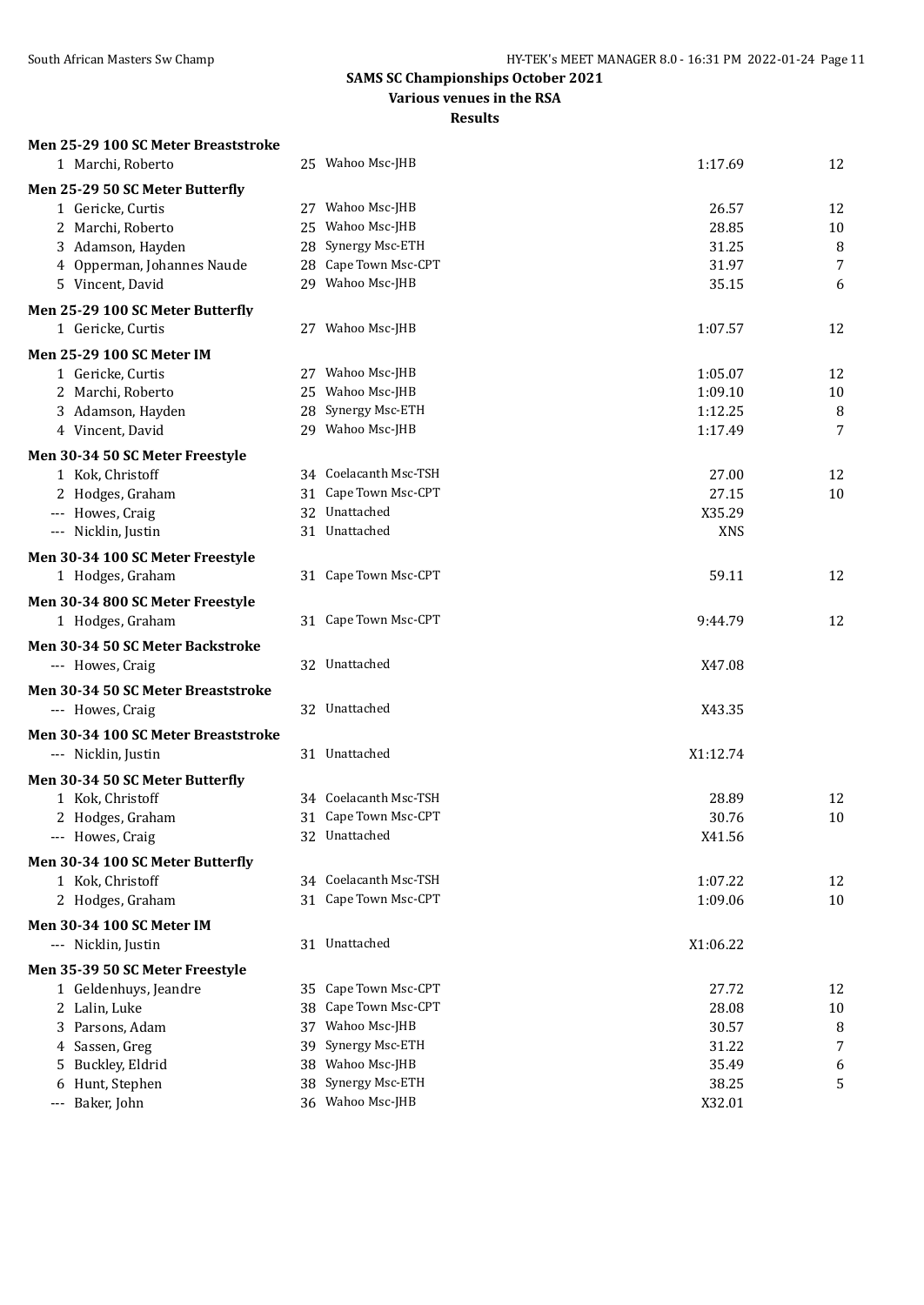**Various venues in the RSA**

| Men 35-39 100 SC Meter Freestyle    |    |                      |           |        |
|-------------------------------------|----|----------------------|-----------|--------|
| 1 Parsons, Adam                     |    | 37 Wahoo Msc-JHB     | 1:07.46   | 12     |
| 2 Sassen, Greg                      |    | 39 Synergy Msc-ETH   | 1:09.03   | $10\,$ |
| 3 Hunt, Stephen                     |    | 38 Synergy Msc-ETH   | 1:23.41   | 8      |
| --- Baker, John                     |    | 36 Wahoo Msc-JHB     | X1:09.51  |        |
| Men 35-39 800 SC Meter Freestyle    |    |                      |           |        |
| 1 Sassen, Greg                      |    | 39 Synergy Msc-ETH   | 11:45.00  | 12     |
| --- Baker, John                     |    | 36 Wahoo Msc-JHB     | X11:13.31 |        |
| Men 35-39 50 SC Meter Backstroke    |    |                      |           |        |
| 1 Lalin, Luke                       |    | 38 Cape Town Msc-CPT | 29.04     | 12     |
| 2 Geldenhuys, Jeandre               |    | 35 Cape Town Msc-CPT | 31.38     | $10\,$ |
| 3 Parsons, Adam                     |    | 37 Wahoo Msc-JHB     | 36.09     | 8      |
| Men 35-39 200 SC Meter Backstroke   |    |                      |           |        |
| 1 Lalin, Luke                       |    | 38 Cape Town Msc-CPT | 2:29.19   | 12     |
| 2 Parsons, Adam                     |    | 37 Wahoo Msc-JHB     | 2:51.03   | 10     |
| Men 35-39 50 SC Meter Breaststroke  |    |                      |           |        |
| 1 Geldenhuys, Jeandre               |    | 35 Cape Town Msc-CPT | 33.95     | 12     |
| 2 Parsons, Adam                     |    | 37 Wahoo Msc-JHB     | 37.09     | $10\,$ |
| 3 Buckley, Eldrid                   |    | 38 Wahoo Msc-JHB     | 48.43     | 8      |
| 4 Hunt, Stephen                     |    | 38 Synergy Msc-ETH   | 50.56     | 7      |
| --- Baker, John                     |    | 36 Wahoo Msc-JHB     | X40.54    |        |
| Men 35-39 100 SC Meter Breaststroke |    |                      |           |        |
| 1 Parsons, Adam                     |    | 37 Wahoo Msc-JHB     | 1:21.61   | 12     |
| 2 Hunt, Stephen                     |    | 38 Synergy Msc-ETH   | 1:57.44   | 10     |
| --- Baker, John                     |    | 36 Wahoo Msc-JHB     | X1:29.32  |        |
| Men 35-39 50 SC Meter Butterfly     |    |                      |           |        |
| 1 Geldenhuys, Jeandre               |    | 35 Cape Town Msc-CPT | 29.32     | 12     |
| 2 Sassen, Greg                      |    | 39 Synergy Msc-ETH   | 34.69     | 10     |
| 3 Buckley, Eldrid                   |    | 38 Wahoo Msc-JHB     | 46.41     | 8      |
| 4 Hunt, Stephen                     |    | 38 Synergy Msc-ETH   | 50.09     | 7      |
| Men 35-39 100 SC Meter IM           |    |                      |           |        |
| 1 Sassen, Greg                      |    | 39 Synergy Msc-ETH   | 1:23.09   | 12     |
| 2 Hunt, Stephen                     |    | 38 Synergy Msc-ETH   | 1:39.90   | $10\,$ |
| --- Baker, John                     |    | 36 Wahoo Msc-JHB     | X1:21.65  |        |
| Men 40-44 50 SC Meter Freestyle     |    |                      |           |        |
| 1 Erasmus, Jaco                     |    | 43 Wahoo Msc-JHB     | 25.83     | 12     |
| 2 Richards, Jay                     |    | 44 Cape Town Msc-CPT | 26.37     | $10\,$ |
| 3 Parkin, Terence                   |    | 41 Wahoo Msc-JHB     | 28.48     | 8      |
| 4 Steenkamp, Neil                   |    | 44 Cape Town Msc-CPT | 28.52     | 7      |
| 5 Allan, Brett                      | 40 | Synergy Msc-ETH      | 29.66     | 6      |
| Tyson, Matthew<br>6                 | 40 | Cape Town Msc-CPT    | 31.54     | 5      |
| --- Allan, Marc                     |    | 44 Synergy Msc-ETH   | <b>NS</b> |        |
| Men 40-44 100 SC Meter Freestyle    |    |                      |           |        |
| 1 Allan, Marc                       |    | 44 Synergy Msc-ETH   | 56.18     | 12     |
| 2 Erasmus, Jaco                     |    | 43 Wahoo Msc-JHB     | 1:00.48   | 10     |
| 3 Parkin, Terence                   |    | 41 Wahoo Msc-JHB     | 1:04.09   | 8      |
| 4 Steenkamp, Neil                   |    | 44 Cape Town Msc-CPT | 1:05.67   | 7      |
| 5 Allan, Brett                      | 40 | Synergy Msc-ETH      | 1:09.44   | 6      |
| 6 Hanauer, Anthony                  |    | 44 Wahoo Msc-JHB     | 1:51.57   | 5      |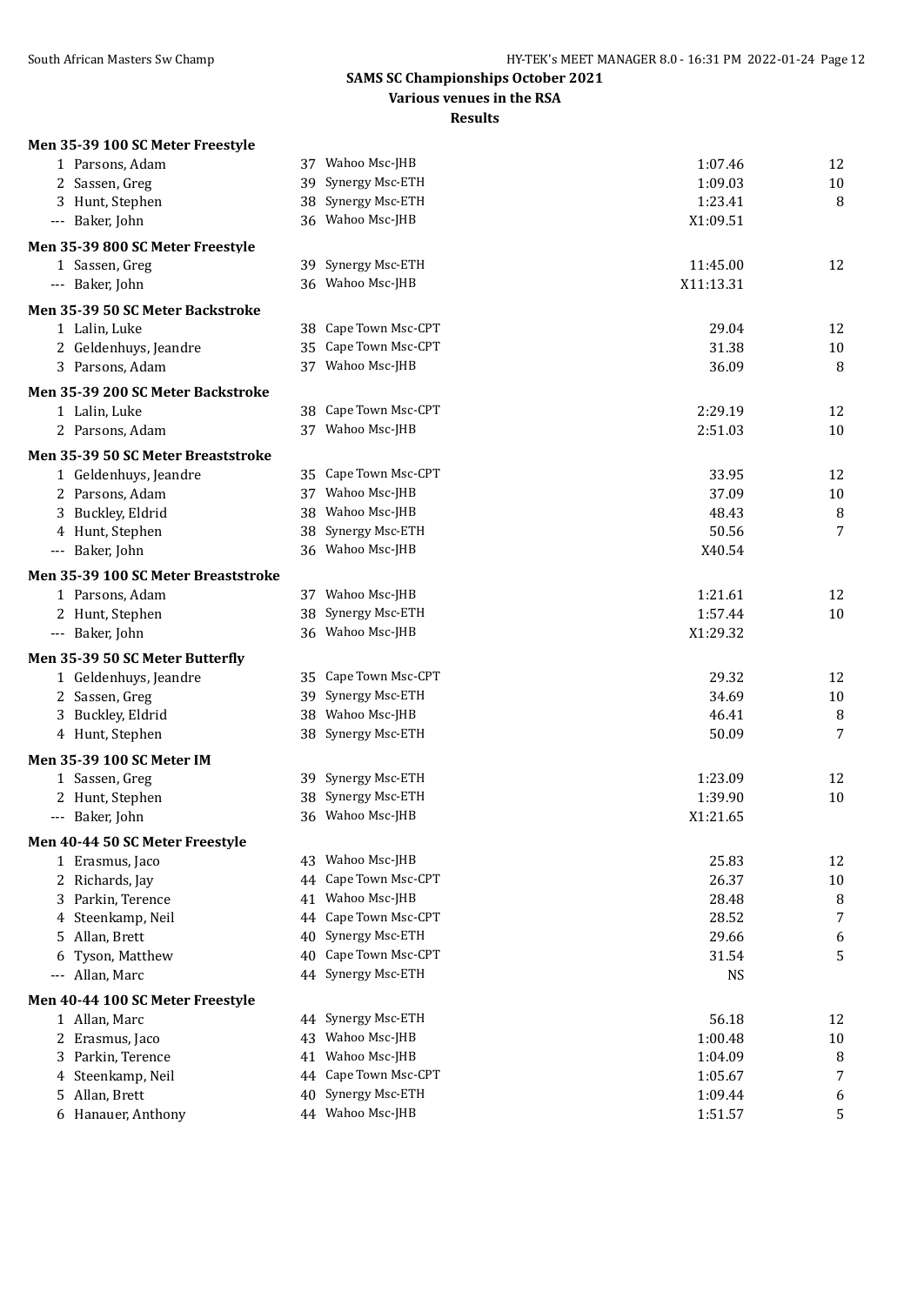**Various venues in the RSA**

| 44 Wahoo Msc-JHB<br>1 Sheftz, Owen<br>10:08.15<br>12<br>10<br>2 Hanauer, Anthony<br>44 Wahoo Msc-JHB<br>19:08.61<br>Men 40-44 50 SC Meter Backstroke<br>44 Synergy Msc-ETH<br>12<br>31.50<br>1 Allan, Marc<br>41 Wahoo Msc-JHB<br>2 Parkin, Terence<br>33.54<br>10<br>43 Wahoo Msc-JHB<br>8<br>3 Erasmus, Jaco<br>34.38<br>44 Cape Town Msc-CPT<br>7<br>4 Steenkamp, Neil<br>38.39<br>44 Wahoo Msc-JHB<br>5 Hanauer, Anthony<br>1:06.27<br>6<br>40 Synergy Msc-ETH<br><b>NS</b><br>--- Allan, Brett<br>Men 40-44 200 SC Meter Backstroke<br>40 Cape Town Msc-CPT<br>12<br>1 Tyson, Matthew<br>2:19.48<br>44 Wahoo Msc-JHB<br>2 Sheftz, Owen<br>3:03.11<br>10<br>Men 40-44 50 SC Meter Breaststroke<br>12<br>1 Parkin, Terence<br>41 Wahoo Msc-JHB<br>33.10<br>44 Synergy Msc-ETH<br>33.60<br>2 Allan, Marc<br>10<br>44 Cape Town Msc-CPT<br>8<br>3 Richards, Jay<br>34.98<br>44 Cape Town Msc-CPT<br>$\overline{7}$<br>4 Steenkamp, Neil<br>37.97<br>43 Wahoo Msc-JHB<br>38.16<br>6<br>5 Erasmus, Jaco<br>5<br>6 Allan, Brett<br>40 Synergy Msc-ETH<br>40.28<br>7 Sheftz, Owen<br>44 Wahoo Msc-JHB<br>43.09<br>4<br>Men 40-44 100 SC Meter Breaststroke<br>41 Wahoo Msc-JHB<br>1 Parkin, Terence<br>1:13.41<br>12<br>40 Synergy Msc-ETH<br>2 Allan, Brett<br>1:33.91<br>10<br>Men 40-44 50 SC Meter Butterfly<br>44 Synergy Msc-ETH<br>1 Allan, Marc<br>28.40<br>12<br>44 Cape Town Msc-CPT<br>28.84<br>2 Richards, Jay<br>10<br>44 Wahoo Msc-JHB<br>33.20<br>8<br>3 Sheftz, Owen<br>44 Cape Town Msc-CPT<br>7<br>4 Steenkamp, Neil<br>33.41<br>43 Wahoo Msc-JHB<br>36.29<br>5 Erasmus, Jaco<br>6<br>Men 40-44 100 SC Meter Butterfly<br>44 Wahoo Msc-JHB<br>1 Sheftz, Owen<br>1:19.73<br>12<br>Men 40-44 100 SC Meter IM<br>44 Cape Town Msc-CPT<br>1:08.04<br>12<br>1 Richards, Jay<br>2 Parkin, Terence<br>41 Wahoo Msc-JHB<br>1:10.82<br>$10\,$<br>3 Allan, Brett<br>Synergy Msc-ETH<br>1:19.51<br>8<br>40<br>44 Synergy Msc-ETH<br>--- Allan, Marc<br>DQ DQ<br>False start - Misc<br>43 Wahoo Msc-JHB<br>--- Erasmus, Jaco<br>DQ 1:11.78<br>Swimmer did not finish whilst on the back - back<br><b>Men 40-44 400 SC Meter IM</b><br>44 Wahoo Msc-JHB<br>1 Sheftz, Owen<br>6:11.34<br>12<br>Men 45-49 50 SC Meter Freestyle<br>45 Cape Town Msc-CPT<br>26.94<br>1 Mastenbroek, Riaan<br>12<br>Wahoo Msc-JHB<br>2 Gasson, Martin<br>27.34<br>10<br>48<br>3 Kreuger, Shamus<br>Wahoo Msc-JHB<br>8<br>28.42<br>49<br>$\overline{7}$<br>Wahoo Msc-JHB<br>4 Ford, Andrew<br>28.89<br>46<br>5 van Hille, Mike<br>Wahoo Msc-JHB<br>28.97<br>6<br>45<br>Synergy Msc-ETH<br>5<br>Sponneck, Mark<br>29.68<br>45<br>6<br>48 Wahoo Msc-JHB<br>7 Pieters, Jacques<br>29.81<br>4<br>49 Masters Eastern Gauteng Aqua-EKU<br>8 Riccardi, Roberto<br>30.15<br>3 | Men 40-44 800 SC Meter Freestyle |  |  |
|----------------------------------------------------------------------------------------------------------------------------------------------------------------------------------------------------------------------------------------------------------------------------------------------------------------------------------------------------------------------------------------------------------------------------------------------------------------------------------------------------------------------------------------------------------------------------------------------------------------------------------------------------------------------------------------------------------------------------------------------------------------------------------------------------------------------------------------------------------------------------------------------------------------------------------------------------------------------------------------------------------------------------------------------------------------------------------------------------------------------------------------------------------------------------------------------------------------------------------------------------------------------------------------------------------------------------------------------------------------------------------------------------------------------------------------------------------------------------------------------------------------------------------------------------------------------------------------------------------------------------------------------------------------------------------------------------------------------------------------------------------------------------------------------------------------------------------------------------------------------------------------------------------------------------------------------------------------------------------------------------------------------------------------------------------------------------------------------------------------------------------------------------------------------------------------------------------------------------------------------------------------------------------------------------------------------------------------------------------------------------------------------------------------------------------------------------------------------------------------------------------------------------------------------------------------------------------------------------------------------------------------------------------------------------------------------------------------------------------------------------|----------------------------------|--|--|
|                                                                                                                                                                                                                                                                                                                                                                                                                                                                                                                                                                                                                                                                                                                                                                                                                                                                                                                                                                                                                                                                                                                                                                                                                                                                                                                                                                                                                                                                                                                                                                                                                                                                                                                                                                                                                                                                                                                                                                                                                                                                                                                                                                                                                                                                                                                                                                                                                                                                                                                                                                                                                                                                                                                                                    |                                  |  |  |
|                                                                                                                                                                                                                                                                                                                                                                                                                                                                                                                                                                                                                                                                                                                                                                                                                                                                                                                                                                                                                                                                                                                                                                                                                                                                                                                                                                                                                                                                                                                                                                                                                                                                                                                                                                                                                                                                                                                                                                                                                                                                                                                                                                                                                                                                                                                                                                                                                                                                                                                                                                                                                                                                                                                                                    |                                  |  |  |
|                                                                                                                                                                                                                                                                                                                                                                                                                                                                                                                                                                                                                                                                                                                                                                                                                                                                                                                                                                                                                                                                                                                                                                                                                                                                                                                                                                                                                                                                                                                                                                                                                                                                                                                                                                                                                                                                                                                                                                                                                                                                                                                                                                                                                                                                                                                                                                                                                                                                                                                                                                                                                                                                                                                                                    |                                  |  |  |
|                                                                                                                                                                                                                                                                                                                                                                                                                                                                                                                                                                                                                                                                                                                                                                                                                                                                                                                                                                                                                                                                                                                                                                                                                                                                                                                                                                                                                                                                                                                                                                                                                                                                                                                                                                                                                                                                                                                                                                                                                                                                                                                                                                                                                                                                                                                                                                                                                                                                                                                                                                                                                                                                                                                                                    |                                  |  |  |
|                                                                                                                                                                                                                                                                                                                                                                                                                                                                                                                                                                                                                                                                                                                                                                                                                                                                                                                                                                                                                                                                                                                                                                                                                                                                                                                                                                                                                                                                                                                                                                                                                                                                                                                                                                                                                                                                                                                                                                                                                                                                                                                                                                                                                                                                                                                                                                                                                                                                                                                                                                                                                                                                                                                                                    |                                  |  |  |
|                                                                                                                                                                                                                                                                                                                                                                                                                                                                                                                                                                                                                                                                                                                                                                                                                                                                                                                                                                                                                                                                                                                                                                                                                                                                                                                                                                                                                                                                                                                                                                                                                                                                                                                                                                                                                                                                                                                                                                                                                                                                                                                                                                                                                                                                                                                                                                                                                                                                                                                                                                                                                                                                                                                                                    |                                  |  |  |
|                                                                                                                                                                                                                                                                                                                                                                                                                                                                                                                                                                                                                                                                                                                                                                                                                                                                                                                                                                                                                                                                                                                                                                                                                                                                                                                                                                                                                                                                                                                                                                                                                                                                                                                                                                                                                                                                                                                                                                                                                                                                                                                                                                                                                                                                                                                                                                                                                                                                                                                                                                                                                                                                                                                                                    |                                  |  |  |
|                                                                                                                                                                                                                                                                                                                                                                                                                                                                                                                                                                                                                                                                                                                                                                                                                                                                                                                                                                                                                                                                                                                                                                                                                                                                                                                                                                                                                                                                                                                                                                                                                                                                                                                                                                                                                                                                                                                                                                                                                                                                                                                                                                                                                                                                                                                                                                                                                                                                                                                                                                                                                                                                                                                                                    |                                  |  |  |
|                                                                                                                                                                                                                                                                                                                                                                                                                                                                                                                                                                                                                                                                                                                                                                                                                                                                                                                                                                                                                                                                                                                                                                                                                                                                                                                                                                                                                                                                                                                                                                                                                                                                                                                                                                                                                                                                                                                                                                                                                                                                                                                                                                                                                                                                                                                                                                                                                                                                                                                                                                                                                                                                                                                                                    |                                  |  |  |
|                                                                                                                                                                                                                                                                                                                                                                                                                                                                                                                                                                                                                                                                                                                                                                                                                                                                                                                                                                                                                                                                                                                                                                                                                                                                                                                                                                                                                                                                                                                                                                                                                                                                                                                                                                                                                                                                                                                                                                                                                                                                                                                                                                                                                                                                                                                                                                                                                                                                                                                                                                                                                                                                                                                                                    |                                  |  |  |
|                                                                                                                                                                                                                                                                                                                                                                                                                                                                                                                                                                                                                                                                                                                                                                                                                                                                                                                                                                                                                                                                                                                                                                                                                                                                                                                                                                                                                                                                                                                                                                                                                                                                                                                                                                                                                                                                                                                                                                                                                                                                                                                                                                                                                                                                                                                                                                                                                                                                                                                                                                                                                                                                                                                                                    |                                  |  |  |
|                                                                                                                                                                                                                                                                                                                                                                                                                                                                                                                                                                                                                                                                                                                                                                                                                                                                                                                                                                                                                                                                                                                                                                                                                                                                                                                                                                                                                                                                                                                                                                                                                                                                                                                                                                                                                                                                                                                                                                                                                                                                                                                                                                                                                                                                                                                                                                                                                                                                                                                                                                                                                                                                                                                                                    |                                  |  |  |
|                                                                                                                                                                                                                                                                                                                                                                                                                                                                                                                                                                                                                                                                                                                                                                                                                                                                                                                                                                                                                                                                                                                                                                                                                                                                                                                                                                                                                                                                                                                                                                                                                                                                                                                                                                                                                                                                                                                                                                                                                                                                                                                                                                                                                                                                                                                                                                                                                                                                                                                                                                                                                                                                                                                                                    |                                  |  |  |
|                                                                                                                                                                                                                                                                                                                                                                                                                                                                                                                                                                                                                                                                                                                                                                                                                                                                                                                                                                                                                                                                                                                                                                                                                                                                                                                                                                                                                                                                                                                                                                                                                                                                                                                                                                                                                                                                                                                                                                                                                                                                                                                                                                                                                                                                                                                                                                                                                                                                                                                                                                                                                                                                                                                                                    |                                  |  |  |
|                                                                                                                                                                                                                                                                                                                                                                                                                                                                                                                                                                                                                                                                                                                                                                                                                                                                                                                                                                                                                                                                                                                                                                                                                                                                                                                                                                                                                                                                                                                                                                                                                                                                                                                                                                                                                                                                                                                                                                                                                                                                                                                                                                                                                                                                                                                                                                                                                                                                                                                                                                                                                                                                                                                                                    |                                  |  |  |
|                                                                                                                                                                                                                                                                                                                                                                                                                                                                                                                                                                                                                                                                                                                                                                                                                                                                                                                                                                                                                                                                                                                                                                                                                                                                                                                                                                                                                                                                                                                                                                                                                                                                                                                                                                                                                                                                                                                                                                                                                                                                                                                                                                                                                                                                                                                                                                                                                                                                                                                                                                                                                                                                                                                                                    |                                  |  |  |
|                                                                                                                                                                                                                                                                                                                                                                                                                                                                                                                                                                                                                                                                                                                                                                                                                                                                                                                                                                                                                                                                                                                                                                                                                                                                                                                                                                                                                                                                                                                                                                                                                                                                                                                                                                                                                                                                                                                                                                                                                                                                                                                                                                                                                                                                                                                                                                                                                                                                                                                                                                                                                                                                                                                                                    |                                  |  |  |
|                                                                                                                                                                                                                                                                                                                                                                                                                                                                                                                                                                                                                                                                                                                                                                                                                                                                                                                                                                                                                                                                                                                                                                                                                                                                                                                                                                                                                                                                                                                                                                                                                                                                                                                                                                                                                                                                                                                                                                                                                                                                                                                                                                                                                                                                                                                                                                                                                                                                                                                                                                                                                                                                                                                                                    |                                  |  |  |
|                                                                                                                                                                                                                                                                                                                                                                                                                                                                                                                                                                                                                                                                                                                                                                                                                                                                                                                                                                                                                                                                                                                                                                                                                                                                                                                                                                                                                                                                                                                                                                                                                                                                                                                                                                                                                                                                                                                                                                                                                                                                                                                                                                                                                                                                                                                                                                                                                                                                                                                                                                                                                                                                                                                                                    |                                  |  |  |
|                                                                                                                                                                                                                                                                                                                                                                                                                                                                                                                                                                                                                                                                                                                                                                                                                                                                                                                                                                                                                                                                                                                                                                                                                                                                                                                                                                                                                                                                                                                                                                                                                                                                                                                                                                                                                                                                                                                                                                                                                                                                                                                                                                                                                                                                                                                                                                                                                                                                                                                                                                                                                                                                                                                                                    |                                  |  |  |
|                                                                                                                                                                                                                                                                                                                                                                                                                                                                                                                                                                                                                                                                                                                                                                                                                                                                                                                                                                                                                                                                                                                                                                                                                                                                                                                                                                                                                                                                                                                                                                                                                                                                                                                                                                                                                                                                                                                                                                                                                                                                                                                                                                                                                                                                                                                                                                                                                                                                                                                                                                                                                                                                                                                                                    |                                  |  |  |
|                                                                                                                                                                                                                                                                                                                                                                                                                                                                                                                                                                                                                                                                                                                                                                                                                                                                                                                                                                                                                                                                                                                                                                                                                                                                                                                                                                                                                                                                                                                                                                                                                                                                                                                                                                                                                                                                                                                                                                                                                                                                                                                                                                                                                                                                                                                                                                                                                                                                                                                                                                                                                                                                                                                                                    |                                  |  |  |
|                                                                                                                                                                                                                                                                                                                                                                                                                                                                                                                                                                                                                                                                                                                                                                                                                                                                                                                                                                                                                                                                                                                                                                                                                                                                                                                                                                                                                                                                                                                                                                                                                                                                                                                                                                                                                                                                                                                                                                                                                                                                                                                                                                                                                                                                                                                                                                                                                                                                                                                                                                                                                                                                                                                                                    |                                  |  |  |
|                                                                                                                                                                                                                                                                                                                                                                                                                                                                                                                                                                                                                                                                                                                                                                                                                                                                                                                                                                                                                                                                                                                                                                                                                                                                                                                                                                                                                                                                                                                                                                                                                                                                                                                                                                                                                                                                                                                                                                                                                                                                                                                                                                                                                                                                                                                                                                                                                                                                                                                                                                                                                                                                                                                                                    |                                  |  |  |
|                                                                                                                                                                                                                                                                                                                                                                                                                                                                                                                                                                                                                                                                                                                                                                                                                                                                                                                                                                                                                                                                                                                                                                                                                                                                                                                                                                                                                                                                                                                                                                                                                                                                                                                                                                                                                                                                                                                                                                                                                                                                                                                                                                                                                                                                                                                                                                                                                                                                                                                                                                                                                                                                                                                                                    |                                  |  |  |
|                                                                                                                                                                                                                                                                                                                                                                                                                                                                                                                                                                                                                                                                                                                                                                                                                                                                                                                                                                                                                                                                                                                                                                                                                                                                                                                                                                                                                                                                                                                                                                                                                                                                                                                                                                                                                                                                                                                                                                                                                                                                                                                                                                                                                                                                                                                                                                                                                                                                                                                                                                                                                                                                                                                                                    |                                  |  |  |
|                                                                                                                                                                                                                                                                                                                                                                                                                                                                                                                                                                                                                                                                                                                                                                                                                                                                                                                                                                                                                                                                                                                                                                                                                                                                                                                                                                                                                                                                                                                                                                                                                                                                                                                                                                                                                                                                                                                                                                                                                                                                                                                                                                                                                                                                                                                                                                                                                                                                                                                                                                                                                                                                                                                                                    |                                  |  |  |
|                                                                                                                                                                                                                                                                                                                                                                                                                                                                                                                                                                                                                                                                                                                                                                                                                                                                                                                                                                                                                                                                                                                                                                                                                                                                                                                                                                                                                                                                                                                                                                                                                                                                                                                                                                                                                                                                                                                                                                                                                                                                                                                                                                                                                                                                                                                                                                                                                                                                                                                                                                                                                                                                                                                                                    |                                  |  |  |
|                                                                                                                                                                                                                                                                                                                                                                                                                                                                                                                                                                                                                                                                                                                                                                                                                                                                                                                                                                                                                                                                                                                                                                                                                                                                                                                                                                                                                                                                                                                                                                                                                                                                                                                                                                                                                                                                                                                                                                                                                                                                                                                                                                                                                                                                                                                                                                                                                                                                                                                                                                                                                                                                                                                                                    |                                  |  |  |
|                                                                                                                                                                                                                                                                                                                                                                                                                                                                                                                                                                                                                                                                                                                                                                                                                                                                                                                                                                                                                                                                                                                                                                                                                                                                                                                                                                                                                                                                                                                                                                                                                                                                                                                                                                                                                                                                                                                                                                                                                                                                                                                                                                                                                                                                                                                                                                                                                                                                                                                                                                                                                                                                                                                                                    |                                  |  |  |
|                                                                                                                                                                                                                                                                                                                                                                                                                                                                                                                                                                                                                                                                                                                                                                                                                                                                                                                                                                                                                                                                                                                                                                                                                                                                                                                                                                                                                                                                                                                                                                                                                                                                                                                                                                                                                                                                                                                                                                                                                                                                                                                                                                                                                                                                                                                                                                                                                                                                                                                                                                                                                                                                                                                                                    |                                  |  |  |
|                                                                                                                                                                                                                                                                                                                                                                                                                                                                                                                                                                                                                                                                                                                                                                                                                                                                                                                                                                                                                                                                                                                                                                                                                                                                                                                                                                                                                                                                                                                                                                                                                                                                                                                                                                                                                                                                                                                                                                                                                                                                                                                                                                                                                                                                                                                                                                                                                                                                                                                                                                                                                                                                                                                                                    |                                  |  |  |
|                                                                                                                                                                                                                                                                                                                                                                                                                                                                                                                                                                                                                                                                                                                                                                                                                                                                                                                                                                                                                                                                                                                                                                                                                                                                                                                                                                                                                                                                                                                                                                                                                                                                                                                                                                                                                                                                                                                                                                                                                                                                                                                                                                                                                                                                                                                                                                                                                                                                                                                                                                                                                                                                                                                                                    |                                  |  |  |
|                                                                                                                                                                                                                                                                                                                                                                                                                                                                                                                                                                                                                                                                                                                                                                                                                                                                                                                                                                                                                                                                                                                                                                                                                                                                                                                                                                                                                                                                                                                                                                                                                                                                                                                                                                                                                                                                                                                                                                                                                                                                                                                                                                                                                                                                                                                                                                                                                                                                                                                                                                                                                                                                                                                                                    |                                  |  |  |
|                                                                                                                                                                                                                                                                                                                                                                                                                                                                                                                                                                                                                                                                                                                                                                                                                                                                                                                                                                                                                                                                                                                                                                                                                                                                                                                                                                                                                                                                                                                                                                                                                                                                                                                                                                                                                                                                                                                                                                                                                                                                                                                                                                                                                                                                                                                                                                                                                                                                                                                                                                                                                                                                                                                                                    |                                  |  |  |
|                                                                                                                                                                                                                                                                                                                                                                                                                                                                                                                                                                                                                                                                                                                                                                                                                                                                                                                                                                                                                                                                                                                                                                                                                                                                                                                                                                                                                                                                                                                                                                                                                                                                                                                                                                                                                                                                                                                                                                                                                                                                                                                                                                                                                                                                                                                                                                                                                                                                                                                                                                                                                                                                                                                                                    |                                  |  |  |
|                                                                                                                                                                                                                                                                                                                                                                                                                                                                                                                                                                                                                                                                                                                                                                                                                                                                                                                                                                                                                                                                                                                                                                                                                                                                                                                                                                                                                                                                                                                                                                                                                                                                                                                                                                                                                                                                                                                                                                                                                                                                                                                                                                                                                                                                                                                                                                                                                                                                                                                                                                                                                                                                                                                                                    |                                  |  |  |
|                                                                                                                                                                                                                                                                                                                                                                                                                                                                                                                                                                                                                                                                                                                                                                                                                                                                                                                                                                                                                                                                                                                                                                                                                                                                                                                                                                                                                                                                                                                                                                                                                                                                                                                                                                                                                                                                                                                                                                                                                                                                                                                                                                                                                                                                                                                                                                                                                                                                                                                                                                                                                                                                                                                                                    |                                  |  |  |
|                                                                                                                                                                                                                                                                                                                                                                                                                                                                                                                                                                                                                                                                                                                                                                                                                                                                                                                                                                                                                                                                                                                                                                                                                                                                                                                                                                                                                                                                                                                                                                                                                                                                                                                                                                                                                                                                                                                                                                                                                                                                                                                                                                                                                                                                                                                                                                                                                                                                                                                                                                                                                                                                                                                                                    |                                  |  |  |
|                                                                                                                                                                                                                                                                                                                                                                                                                                                                                                                                                                                                                                                                                                                                                                                                                                                                                                                                                                                                                                                                                                                                                                                                                                                                                                                                                                                                                                                                                                                                                                                                                                                                                                                                                                                                                                                                                                                                                                                                                                                                                                                                                                                                                                                                                                                                                                                                                                                                                                                                                                                                                                                                                                                                                    |                                  |  |  |
|                                                                                                                                                                                                                                                                                                                                                                                                                                                                                                                                                                                                                                                                                                                                                                                                                                                                                                                                                                                                                                                                                                                                                                                                                                                                                                                                                                                                                                                                                                                                                                                                                                                                                                                                                                                                                                                                                                                                                                                                                                                                                                                                                                                                                                                                                                                                                                                                                                                                                                                                                                                                                                                                                                                                                    |                                  |  |  |
|                                                                                                                                                                                                                                                                                                                                                                                                                                                                                                                                                                                                                                                                                                                                                                                                                                                                                                                                                                                                                                                                                                                                                                                                                                                                                                                                                                                                                                                                                                                                                                                                                                                                                                                                                                                                                                                                                                                                                                                                                                                                                                                                                                                                                                                                                                                                                                                                                                                                                                                                                                                                                                                                                                                                                    |                                  |  |  |
|                                                                                                                                                                                                                                                                                                                                                                                                                                                                                                                                                                                                                                                                                                                                                                                                                                                                                                                                                                                                                                                                                                                                                                                                                                                                                                                                                                                                                                                                                                                                                                                                                                                                                                                                                                                                                                                                                                                                                                                                                                                                                                                                                                                                                                                                                                                                                                                                                                                                                                                                                                                                                                                                                                                                                    |                                  |  |  |
|                                                                                                                                                                                                                                                                                                                                                                                                                                                                                                                                                                                                                                                                                                                                                                                                                                                                                                                                                                                                                                                                                                                                                                                                                                                                                                                                                                                                                                                                                                                                                                                                                                                                                                                                                                                                                                                                                                                                                                                                                                                                                                                                                                                                                                                                                                                                                                                                                                                                                                                                                                                                                                                                                                                                                    |                                  |  |  |
|                                                                                                                                                                                                                                                                                                                                                                                                                                                                                                                                                                                                                                                                                                                                                                                                                                                                                                                                                                                                                                                                                                                                                                                                                                                                                                                                                                                                                                                                                                                                                                                                                                                                                                                                                                                                                                                                                                                                                                                                                                                                                                                                                                                                                                                                                                                                                                                                                                                                                                                                                                                                                                                                                                                                                    |                                  |  |  |
|                                                                                                                                                                                                                                                                                                                                                                                                                                                                                                                                                                                                                                                                                                                                                                                                                                                                                                                                                                                                                                                                                                                                                                                                                                                                                                                                                                                                                                                                                                                                                                                                                                                                                                                                                                                                                                                                                                                                                                                                                                                                                                                                                                                                                                                                                                                                                                                                                                                                                                                                                                                                                                                                                                                                                    |                                  |  |  |
|                                                                                                                                                                                                                                                                                                                                                                                                                                                                                                                                                                                                                                                                                                                                                                                                                                                                                                                                                                                                                                                                                                                                                                                                                                                                                                                                                                                                                                                                                                                                                                                                                                                                                                                                                                                                                                                                                                                                                                                                                                                                                                                                                                                                                                                                                                                                                                                                                                                                                                                                                                                                                                                                                                                                                    |                                  |  |  |
|                                                                                                                                                                                                                                                                                                                                                                                                                                                                                                                                                                                                                                                                                                                                                                                                                                                                                                                                                                                                                                                                                                                                                                                                                                                                                                                                                                                                                                                                                                                                                                                                                                                                                                                                                                                                                                                                                                                                                                                                                                                                                                                                                                                                                                                                                                                                                                                                                                                                                                                                                                                                                                                                                                                                                    |                                  |  |  |
|                                                                                                                                                                                                                                                                                                                                                                                                                                                                                                                                                                                                                                                                                                                                                                                                                                                                                                                                                                                                                                                                                                                                                                                                                                                                                                                                                                                                                                                                                                                                                                                                                                                                                                                                                                                                                                                                                                                                                                                                                                                                                                                                                                                                                                                                                                                                                                                                                                                                                                                                                                                                                                                                                                                                                    |                                  |  |  |
|                                                                                                                                                                                                                                                                                                                                                                                                                                                                                                                                                                                                                                                                                                                                                                                                                                                                                                                                                                                                                                                                                                                                                                                                                                                                                                                                                                                                                                                                                                                                                                                                                                                                                                                                                                                                                                                                                                                                                                                                                                                                                                                                                                                                                                                                                                                                                                                                                                                                                                                                                                                                                                                                                                                                                    |                                  |  |  |
|                                                                                                                                                                                                                                                                                                                                                                                                                                                                                                                                                                                                                                                                                                                                                                                                                                                                                                                                                                                                                                                                                                                                                                                                                                                                                                                                                                                                                                                                                                                                                                                                                                                                                                                                                                                                                                                                                                                                                                                                                                                                                                                                                                                                                                                                                                                                                                                                                                                                                                                                                                                                                                                                                                                                                    |                                  |  |  |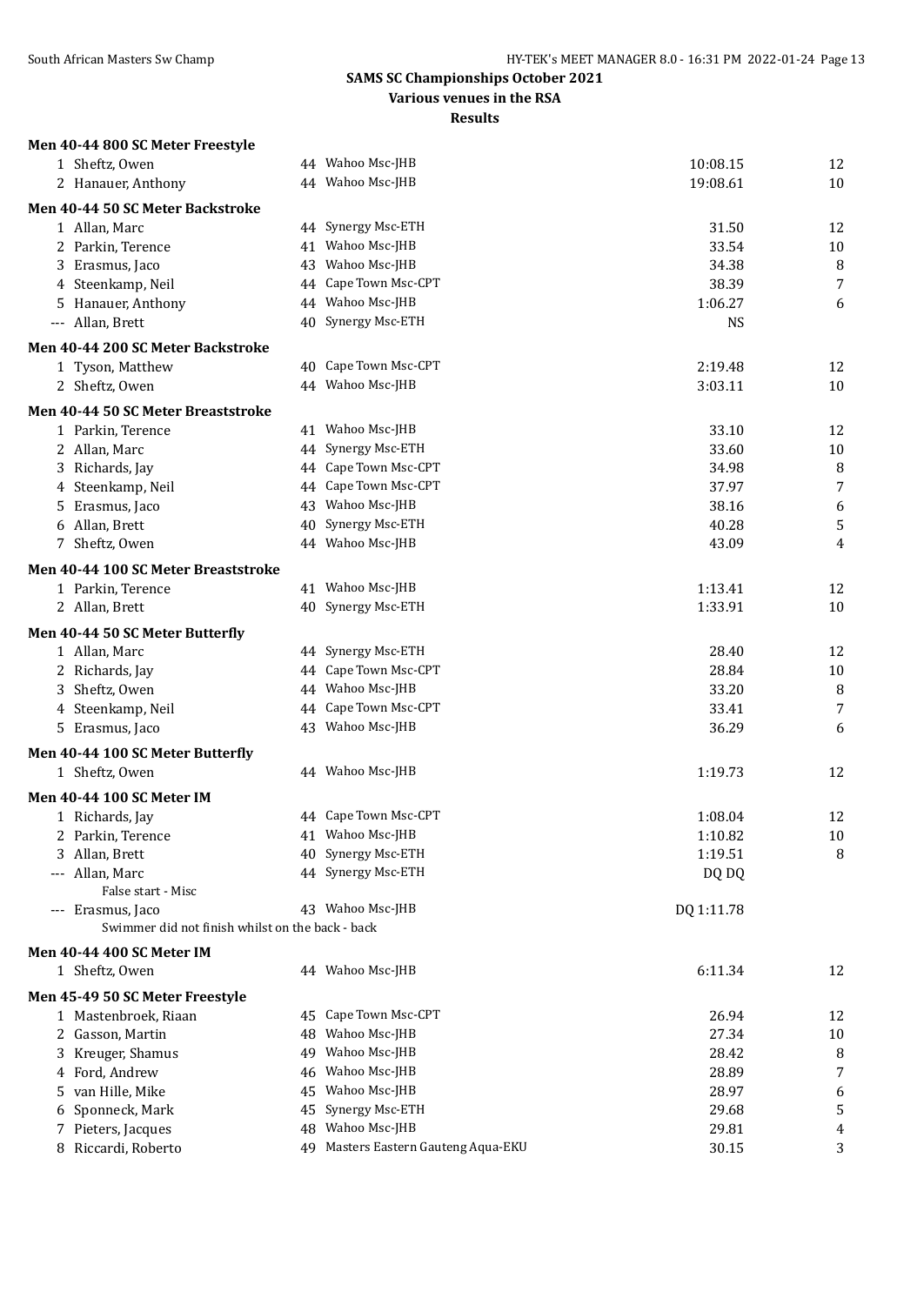## **Various venues in the RSA**

| (Men 45-49 50 SC Meter Freestyle)    |    |                                                         |                     |        |
|--------------------------------------|----|---------------------------------------------------------|---------------------|--------|
| 9 Joubert, Charles                   |    | 48 Wahoo Msc-JHB                                        | 52.61               | 2      |
| Men 45-49 100 SC Meter Freestyle     |    |                                                         |                     |        |
| 1 Kreuger, Shamus                    |    | 49 Wahoo Msc-JHB                                        | 1:04.55             | 12     |
| 2 Sponneck, Mark                     | 45 | Synergy Msc-ETH                                         | 1:05.00             | $10\,$ |
| 3 Riccardi, Roberto                  |    | 49 Masters Eastern Gauteng Aqua-EKU<br>48 Wahoo Msc-JHB | 1:05.10             | 8      |
| 4 Pieters, Jacques                   |    | 45 Wahoo Msc-JHB                                        | 1:05.69             | 7      |
| van Hille, Mike<br>5<br>Ford, Andrew |    | 46 Wahoo Msc-JHB                                        | 1:07.13<br>1:10.18  | 6<br>5 |
| 6                                    |    | Wahoo Msc-JHB                                           |                     |        |
| Joubert, Charles<br>7                | 48 | 45 Unattached                                           | 1:58.08<br>X1:28.94 | 4      |
| --- Vd Schyf, Donovan                |    |                                                         |                     |        |
| Men 45-49 800 SC Meter Freestyle     |    |                                                         |                     |        |
| 1 Kreuger, Shamus                    |    | 49 Wahoo Msc-JHB                                        | 10:30.00            | 12     |
| 2 Sponneck, Mark                     | 45 | Synergy Msc-ETH                                         | 10:33.72            | $10\,$ |
| 3 Riccardi, Roberto                  |    | 49 Masters Eastern Gauteng Aqua-EKU                     | 10:48.26            | 8      |
| 4 Fubbs, Matt                        | 49 | Wahoo Msc-JHB<br>Coelacanth Msc-TSH                     | 11:12.12            | 7      |
| 5 Abdo, Dave                         | 49 | Wahoo Msc-JHB                                           | 13:25.39            | 6      |
| 6 Joubert, Charles                   | 48 |                                                         | 17:46.70            | 5      |
| Men 45-49 50 SC Meter Backstroke     |    |                                                         |                     |        |
| 1 Mastenbroek, Riaan                 |    | 45 Cape Town Msc-CPT                                    | 34.39               | 12     |
| 2 van Hille, Mike                    |    | 45 Wahoo Msc-JHB                                        | 37.24               | $10\,$ |
| Pieters, Jacques<br>3                |    | 48 Wahoo Msc-JHB                                        | 37.74               | 8      |
| Riccardi, Roberto<br>4               |    | 49 Masters Eastern Gauteng Aqua-EKU                     | 38.20               | 7      |
| Gasson, Martin<br>5                  |    | 48 Wahoo Msc-JHB                                        | 38.28               | 6      |
| Ford, Andrew<br>6                    |    | 46 Wahoo Msc-JHB                                        | 40.28               | 5      |
| 7 Joubert, Charles                   |    | 48 Wahoo Msc-JHB                                        | 1:11.52             | 4      |
| Men 45-49 200 SC Meter Backstroke    |    |                                                         |                     |        |
| 1 Gasson, Martin                     |    | 48 Wahoo Msc-JHB                                        | 3:06.84             | 12     |
| 2 Fubbs, Matt                        |    | 49 Wahoo Msc-JHB                                        | 3:12.40             | 10     |
| Men 45-49 50 SC Meter Breaststroke   |    |                                                         |                     |        |
| 1 Gasson, Martin                     |    | 48 Wahoo Msc-JHB                                        | 35.13               | 12     |
| Ford, Andrew<br>2                    |    | 46 Wahoo Msc-JHB                                        | 37.78               | 10     |
| van Hille, Mike<br>3                 |    | 45 Wahoo Msc-JHB                                        | 39.33               | 8      |
| Sponneck, Mark<br>4                  | 45 | Synergy Msc-ETH                                         | 40.09               | 7      |
| 5 Pieters, Jacques                   |    | 48 Wahoo Msc-JHB                                        | 43.93               | 6      |
| Men 45-49 100 SC Meter Breaststroke  |    |                                                         |                     |        |
| 1 Gasson, Martin                     |    | 48 Wahoo Msc-JHB                                        | 1:17.41             | 12     |
| 2 Sponneck, Mark                     |    | 45 Synergy Msc-ETH                                      | 1:26.59             | $10\,$ |
| 3 Fubbs, Matt                        |    | 49 Wahoo Msc-JHB                                        | 1:26.79             | 8      |
| Men 45-49 50 SC Meter Butterfly      |    |                                                         |                     |        |
| 1 Mastenbroek, Riaan                 |    | 45 Cape Town Msc-CPT                                    | 31.07               | 12     |
| 2 Ford, Andrew                       |    | 46 Wahoo Msc-JHB                                        | 31.90               | 10     |
| 3 Fubbs, Matt                        |    | 49 Wahoo Msc-JHB                                        | 33.72               | 8      |
| 4 Riccardi, Roberto                  |    | 49 Masters Eastern Gauteng Aqua-EKU                     | 33.91               | 7      |
| Pieters, Jacques<br>5                |    | 48 Wahoo Msc-JHB                                        | 37.38               | 6      |
| --- Vd Schyf, Donovan                |    | 45 Unattached                                           | X49.84              |        |
| --- Kreuger, Shamus                  |    | 49 Wahoo Msc-JHB                                        | DQ 32.65            |        |
| Alternating movement of legs or feet |    |                                                         |                     |        |
| Men 45-49 100 SC Meter Butterfly     |    |                                                         |                     |        |
| 1 Fubbs, Matt                        |    | 49 Wahoo Msc-JHB                                        | 1:19.18             | 12     |
| --- Vd Schyf, Donovan                |    | 45 Unattached                                           | X2:05.89            |        |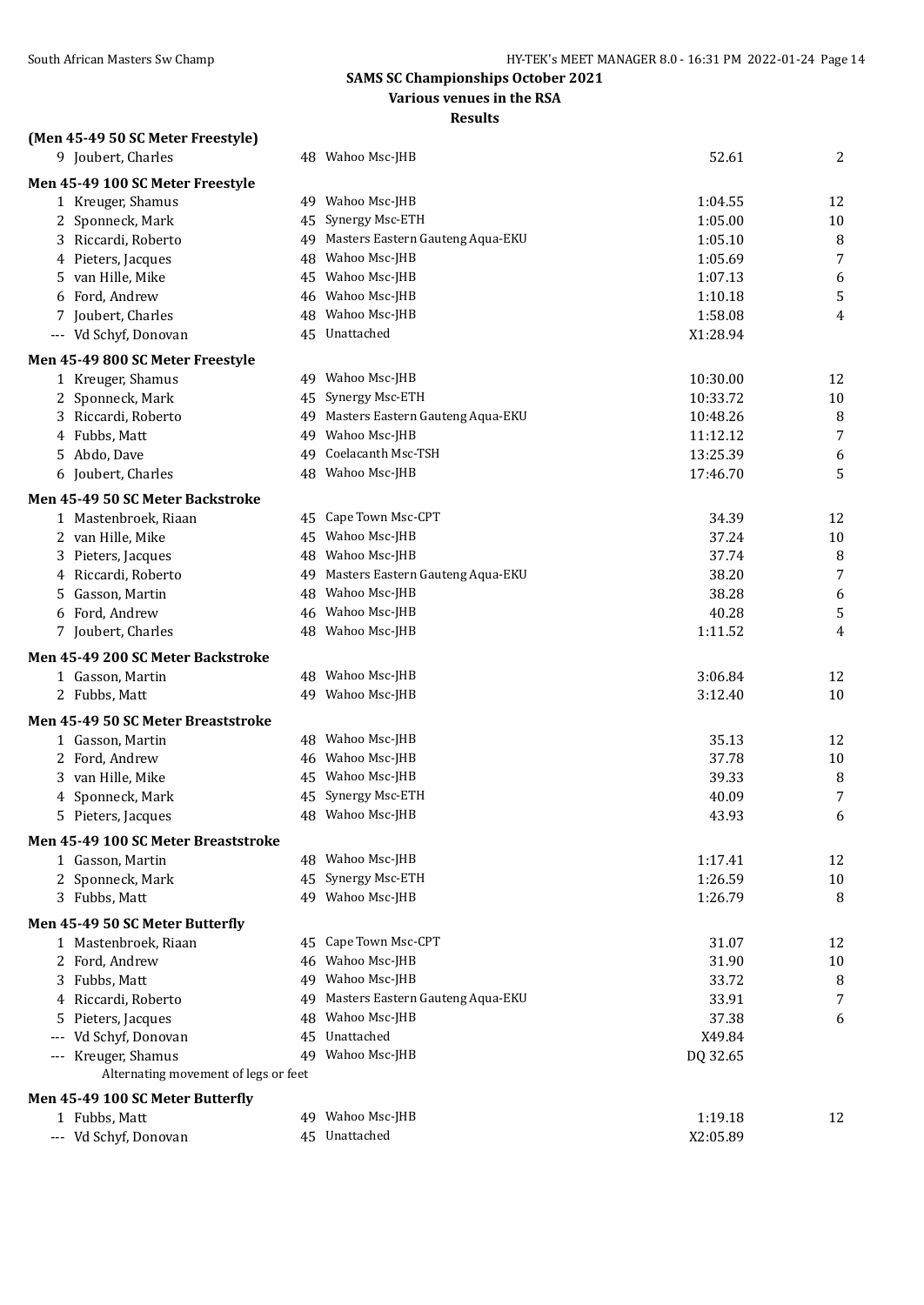**Various venues in the RSA**

| (Men 45-49 100 SC Meter Butterfly)     |                                                                                   |            |                  |
|----------------------------------------|-----------------------------------------------------------------------------------|------------|------------------|
| --- Kreuger, Shamus                    | 49 Wahoo Msc-JHB                                                                  | DQ 1:14.38 |                  |
|                                        | Touch at the finish or turn was not made with both hands simultaneously/separated |            |                  |
| <b>Men 45-49 100 SC Meter IM</b>       |                                                                                   |            |                  |
| 1 Mastenbroek, Riaan                   | 45 Cape Town Msc-CPT                                                              | 1:12.30    | 12               |
| 2 van Hille, Mike                      | 45 Wahoo Msc-JHB                                                                  | 1:17.32    | 10               |
| 3 Pieters, Jacques                     | 48 Wahoo Msc-JHB                                                                  | 1:18.34    | 8                |
| 4 Gasson, Martin                       | 48 Wahoo Msc-JHB                                                                  | 1:19.22    | $\overline{7}$   |
| 5 Sponneck, Mark                       | 45 Synergy Msc-ETH                                                                | 1:20.28    | 6                |
| 6 Ford, Andrew                         | 46 Wahoo Msc-JHB                                                                  | 1:24.07    | 5                |
| <b>Men 45-49 400 SC Meter IM</b>       |                                                                                   |            |                  |
| 1 Fubbs, Matt                          | 49 Wahoo Msc-JHB                                                                  | 6:19.09    | 12               |
| Men 50-54 50 SC Meter Freestyle        |                                                                                   |            |                  |
| 1 McLeRoth, Greg                       | 54 Cape Town Msc-CPT                                                              | 26.60      | 12               |
| 2 du Plessis, Trevor                   | 51 Synergy Msc-ETH                                                                | 28.60      | 10               |
| 3 Raccanello, Giorgio                  | 51 Masters Eastern Gauteng Aqua-EKU                                               | 28.62      | 8                |
| 4 Thompson, Glen                       | 50 Swim First Masters-JHB                                                         | 28.73      | $\overline{7}$   |
| 5 Mayne, Duncan                        | 51 Cape Town Msc-CPT                                                              | 28.74      | 6                |
| 6 vd Merwe, Andre                      | 50 Masters Eastern Gauteng Aqua-EKU                                               | 29.43      | 5                |
| 7 Van der Westhuizen, Stefan           | 52 Synergy Msc-ETH                                                                | 29.78      | 4                |
| 8 Collier, Philip                      | 50 Cape Town Msc-CPT                                                              | 30.58      | $\sqrt{3}$       |
| 9 Gilbert, Oliver                      | 51 Cape Town Msc-CPT                                                              | 31.47      | $\boldsymbol{2}$ |
| 10 Carstens, FC                        | 51 Coelacanth Msc-TSH                                                             | 33.75      | $\mathbf{1}$     |
| 11 Crowther, Bobbie                    | 52 Wahoo Msc-JHB                                                                  | 36.99      |                  |
| 12 Kupfer, Konrad                      | 54 Wahoo Msc-JHB                                                                  | 42.80      |                  |
| --- Lilford, Frank                     | 52 Synergy Msc-ETH                                                                | <b>NS</b>  |                  |
| --- Heller, Terry                      | 50 Wahoo Msc-JHB                                                                  | <b>NS</b>  |                  |
| Men 50-54 100 SC Meter Freestyle       |                                                                                   |            |                  |
| 1 Heller, Terry                        | 50 Wahoo Msc-JHB                                                                  | 1:01.04    | 12               |
| 2 Mayne, Duncan                        | 51 Cape Town Msc-CPT                                                              | 1:02.61    | 10               |
| 3 Raccanello, Giorgio                  | 51 Masters Eastern Gauteng Aqua-EKU                                               | 1:02.71    | 8                |
| 4 vd Merwe, Andre                      | 50 Masters Eastern Gauteng Aqua-EKU                                               | 1:06.66    | $\sqrt{ }$       |
| 5 Carstens, FC                         | 51 Coelacanth Msc-TSH                                                             | 1:14.75    | 6                |
| 6 Crowther, Bobbie                     | 52 Wahoo Msc-JHB                                                                  | 1:29.22    | 5                |
| 7 Kupfer, Konrad                       | 54 Wahoo Msc-JHB                                                                  | 1:31.25    | 4                |
| --- Van der Westhuizen, Stefan         | 52 Synergy Msc-ETH                                                                | <b>NS</b>  |                  |
| Men 50-54 800 SC Meter Freestyle       |                                                                                   |            |                  |
| 1 Heller, Terry                        | 50 Wahoo Msc-JHB                                                                  | 9:30.30    | 12               |
| 2 Collins, Tom                         | 54 Waterborn SC - Masters-JHB                                                     | 10:53.29   | 10               |
| --- Lilford, Frank                     | 52 Synergy Msc-ETH                                                                | <b>NS</b>  |                  |
| Men 50-54 50 SC Meter Backstroke       |                                                                                   |            |                  |
| 1 Kahn, Greg                           | 51 Cape Town Msc-CPT                                                              | 28.97      | 12               |
| 2 McLeRoth, Greg                       | 54 Cape Town Msc-CPT                                                              | 31.23      | $10\,$           |
| 3 Thompson, Glen                       | 50 Swim First Masters-JHB                                                         | 35.64      | 8                |
| 4 du Plessis, Trevor                   | 51 Synergy Msc-ETH                                                                | 35.69      | 7                |
| 5 Van der Westhuizen, Stefan           | 52 Synergy Msc-ETH                                                                | 36.34      | 6                |
| 6 Heller, Terry                        | 50 Wahoo Msc-JHB                                                                  | 36.47      | 5                |
| 7 Carstens, FC                         | 51 Coelacanth Msc-TSH                                                             | 39.40      | 4                |
| 8 Kupfer, Konrad                       | 54 Wahoo Msc-JHB                                                                  | 54.62      | 3                |
| Crowther, Bobbie<br>9                  | 52 Wahoo Msc-JHB                                                                  | 57.89      | 2                |
| vd Merwe, Andre<br>$\qquad \qquad - -$ | 50 Masters Eastern Gauteng Aqua-EKU                                               | <b>NS</b>  |                  |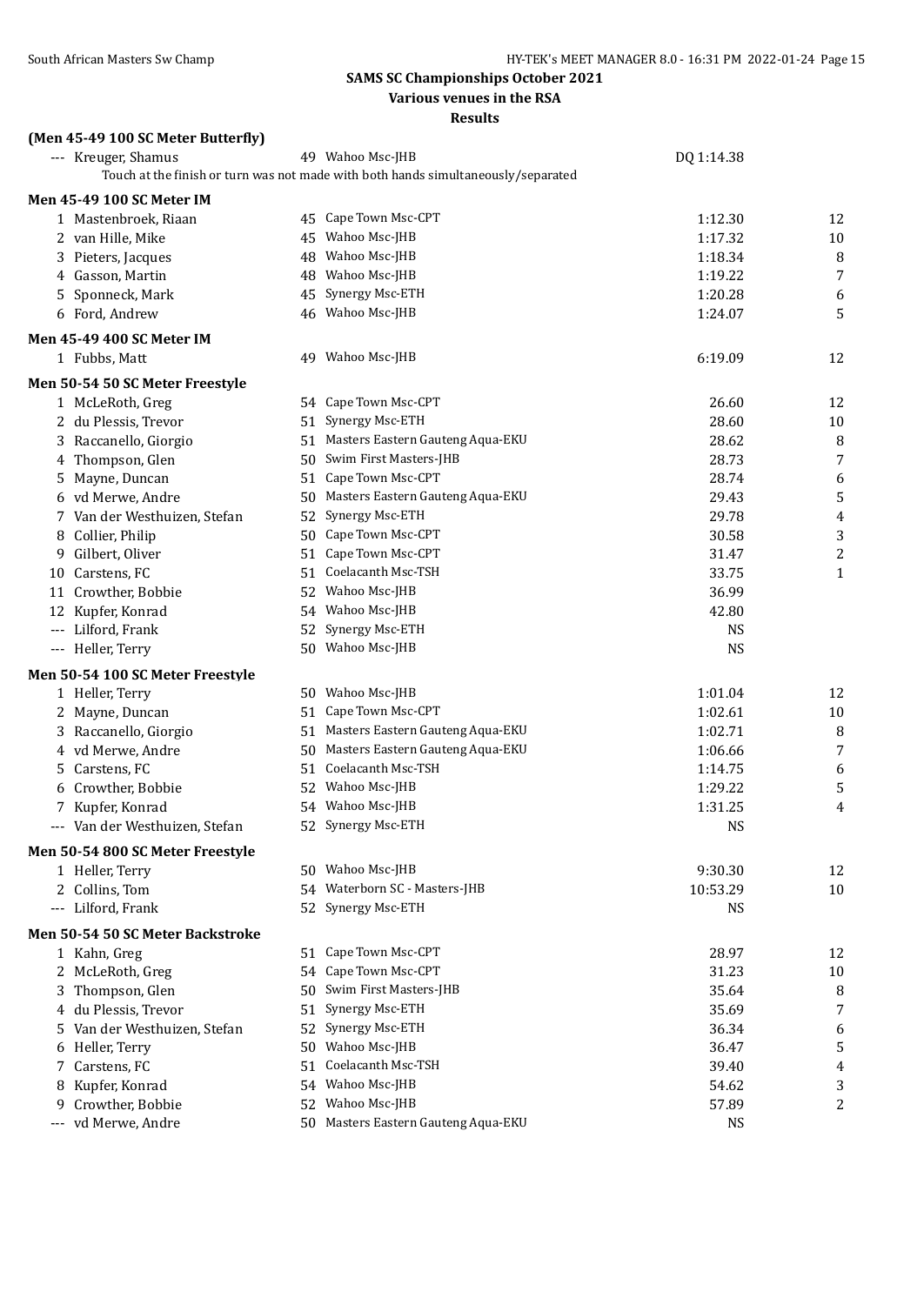## **Various venues in the RSA**

| Men 50-54 200 SC Meter Backstroke                    |     |                                                                              |                    |                |
|------------------------------------------------------|-----|------------------------------------------------------------------------------|--------------------|----------------|
| 1 Carstens, FC                                       |     | 51 Coelacanth Msc-TSH                                                        | 3:33.86            | 12             |
| 2 Crowther, Bobbie                                   |     | 52 Wahoo Msc-JHB                                                             | 4:24.97            | 10             |
| Men 50-54 50 SC Meter Breaststroke                   |     |                                                                              |                    |                |
| 1 Gilbert, Oliver                                    |     | 51 Cape Town Msc-CPT                                                         | 36.77              | 12             |
| 2 Van der Westhuizen, Stefan                         |     | 52 Synergy Msc-ETH                                                           | 39.19              | $10\,$         |
| 3 vd Merwe, Andre                                    |     | 50 Masters Eastern Gauteng Aqua-EKU                                          | 40.33              | 8              |
| 4 Smith, Damian                                      |     | 54 Waterborn SC - Masters-JHB                                                | 44.35              | 7              |
| 5 Crowther, Bobbie                                   |     | 52 Wahoo Msc-JHB                                                             | 54.03              | 6              |
| --- Kupfer, Konrad                                   |     | 54 Wahoo Msc-JHB                                                             | DQ 53.25           |                |
|                                                      |     | At the turn or finish did not touch with both hands simultaneously/separated |                    |                |
| Men 50-54 100 SC Meter Breaststroke                  |     |                                                                              |                    |                |
| 1 Gilbert, Oliver                                    |     | 51 Cape Town Msc-CPT                                                         | 1:24.50            | 12             |
| 2 vd Merwe, Andre                                    |     | 50 Masters Eastern Gauteng Aqua-EKU                                          | 1:33.06            | $10\,$         |
| 3 Smith, Damian                                      |     | 54 Waterborn SC - Masters-JHB                                                | 1:38.17            | 8              |
| Men 50-54 50 SC Meter Butterfly                      |     |                                                                              |                    |                |
| 1 Kahn, Greg                                         |     | 51 Cape Town Msc-CPT                                                         | 28.10              | 12             |
| 2 Taylor, Robbie                                     |     | 52 Cape Town Msc-CPT                                                         | 28.22              | 10             |
| 3 du Plessis, Trevor                                 |     | 51 Synergy Msc-ETH                                                           | 32.50              | 8              |
| 4 Raccanello, Giorgio                                |     | 51 Masters Eastern Gauteng Aqua-EKU                                          | 33.09              | $\overline{7}$ |
| 5 Collier, Philip                                    |     | 50 Cape Town Msc-CPT                                                         | 35.60              | 6              |
| 6 Smith, Damian                                      |     | 54 Waterborn SC - Masters-JHB                                                | 42.76              | 5              |
|                                                      |     |                                                                              |                    |                |
| Men 50-54 100 SC Meter Butterfly<br>1 Taylor, Robbie |     | 52 Cape Town Msc-CPT                                                         | 1:02.62            | 12             |
| 2 Mayne, Duncan                                      |     | 51 Cape Town Msc-CPT                                                         | 1:09.11            | 10             |
| 3 Smith, Damian                                      |     | 54 Waterborn SC - Masters-JHB                                                | 1:45.81            | 8              |
|                                                      |     |                                                                              |                    |                |
| <b>Men 50-54 100 SC Meter IM</b>                     |     |                                                                              |                    |                |
| 1 McLeRoth, Greg                                     |     | 54 Cape Town Msc-CPT                                                         | 1:11.50            | 12             |
| 2 Heller, Terry                                      |     | 50 Wahoo Msc-JHB                                                             | 1:13.35            | 10             |
| 3 Raccanello, Giorgio                                |     | 51 Masters Eastern Gauteng Aqua-EKU<br>50 Swim First Masters-JHB             | 1:17.47            | 8<br>7         |
| 4 Thompson, Glen                                     |     | 50 Masters Eastern Gauteng Aqua-EKU                                          | 1:23.35            |                |
| 5 vd Merwe, Andre<br>6 Smith, Damian                 |     | 54 Waterborn SC - Masters-JHB                                                | 1:23.90<br>1:36.19 | 6<br>5         |
|                                                      |     |                                                                              |                    |                |
| Men 50-54 400 SC Meter IM                            |     |                                                                              |                    |                |
| --- Lilford, Frank                                   |     | 52 Synergy Msc-ETH                                                           | <b>NS</b>          |                |
| --- Smith, Damian                                    |     | 54 Waterborn SC - Masters-JHB                                                | <b>NS</b>          |                |
| Men 55-59 50 SC Meter Freestyle                      |     |                                                                              |                    |                |
| 1 Maughan, Calvin                                    |     | 57 Cape Town Msc-CPT                                                         | 25.92              | 12             |
| 2 Ruck, Harald                                       |     | 56 Coelacanth Msc-TSH                                                        | 26.12              | $10\,$         |
| Duncan, Ross<br>3                                    |     | 59 Wahoo Msc-JHB                                                             | 30.44              | 8              |
| Morgan, Colin                                        |     | 55 Coelacanth Msc-TSH                                                        | <b>NS</b>          |                |
| --- Glover, John                                     |     | 55 Wahoo Msc-JHB                                                             | <b>NS</b>          |                |
| Men 55-59 100 SC Meter Freestyle                     |     |                                                                              |                    |                |
| 1 Ruck, Harald                                       |     | 56 Coelacanth Msc-TSH                                                        | 57.70              | 12             |
| 2 Maughan, Calvin                                    | 57  | Cape Town Msc-CPT                                                            | 58.94              | $10\,$         |
| 3 Duncan, Ross                                       | 59. | Wahoo Msc-JHB                                                                | 1:06.97            | 8              |
| 4 Luke, Eddy                                         | 56  | Cape Town Msc-CPT                                                            | 1:11.66            | 7              |
| 5 Morgan, Colin                                      |     | 55 Coelacanth Msc-TSH                                                        | 1:14.04            | 6              |
| 6 Glover, John                                       |     | 55 Wahoo Msc-JHB                                                             | 1:17.10            | 5              |
| Men 55-59 800 SC Meter Freestyle                     |     |                                                                              |                    |                |
| 1 Taylor, Julian                                     |     | 57 Synergy Msc-ETH                                                           | 10:13.75           | 12             |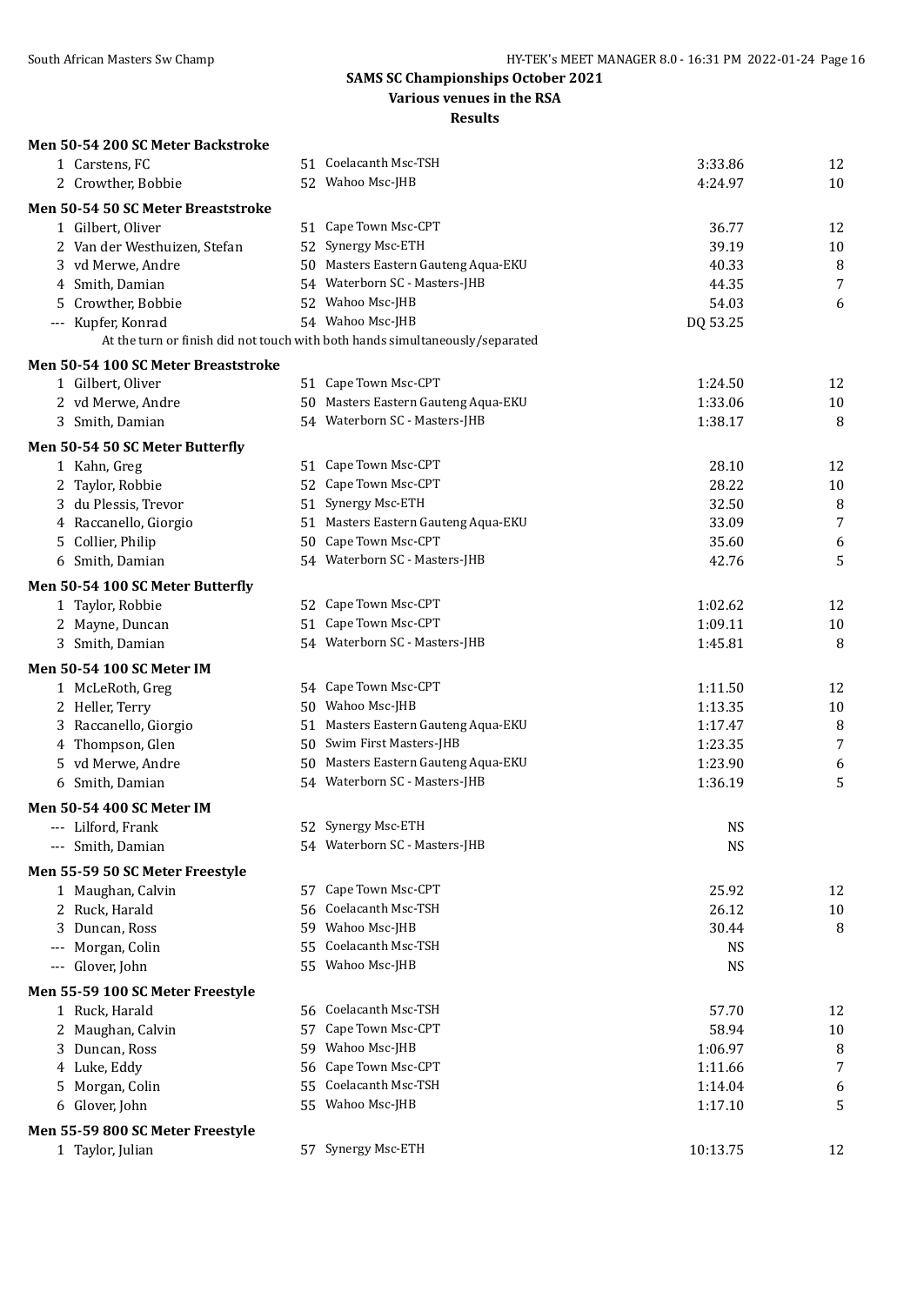**Various venues in the RSA**

| (Men 55-59 800 SC Meter Freestyle)  |     |                                              |           |        |
|-------------------------------------|-----|----------------------------------------------|-----------|--------|
| 2 Duncan, Ross                      |     | 59 Wahoo Msc-JHB                             | 12:04.41  | 10     |
| 3 Glover, John                      |     | 55 Wahoo Msc-JHB                             | 12:07.48  | 8      |
| Men 55-59 50 SC Meter Backstroke    |     |                                              |           |        |
| 1 Ruck, Harald                      |     | 56 Coelacanth Msc-TSH                        | 29.74     | 12     |
| 2 Duncan, Ross                      |     | 59 Wahoo Msc-JHB                             | 38.55     | 10     |
| --- Taylor, Julian                  |     | 57 Synergy Msc-ETH                           | <b>NS</b> |        |
| Men 55-59 200 SC Meter Backstroke   |     |                                              |           |        |
| 1 Duncan, Ross                      |     | 59 Wahoo Msc-JHB                             | 3:12.28   | 12     |
| --- Taylor, Julian                  |     | 57 Synergy Msc-ETH                           | <b>NS</b> |        |
| Men 55-59 50 SC Meter Breaststroke  |     |                                              |           |        |
| 1 Morgan, Colin                     |     | 55 Coelacanth Msc-TSH                        | 41.62     | 12     |
| 2 Uitenweerde, Lourens              |     | 57 Coelacanth Msc-TSH                        | 42.62     | $10\,$ |
| 3 Olivier, Marais                   |     | 58 Cape Town Msc-CPT                         | 45.18     | 8      |
| 4 Glover, John                      |     | 55 Wahoo Msc-JHB                             | 45.58     | 7      |
| Men 55-59 100 SC Meter Breaststroke |     |                                              |           |        |
| 1 Uitenweerde, Lourens              |     | 57 Coelacanth Msc-TSH                        | 1:32.80   | 12     |
| 2 Morgan, Colin                     | 55. | Coelacanth Msc-TSH                           | 1:35.35   | 10     |
| 3 Glover, John                      |     | 55 Wahoo Msc-JHB                             | 1:37.77   | 8      |
| 4 Olivier, Marais                   |     | 58 Cape Town Msc-CPT                         | 1:40.38   | 7      |
| Men 55-59 50 SC Meter Butterfly     |     |                                              |           |        |
| 1 Olivier, Marais                   |     | 58 Cape Town Msc-CPT                         | 43.37     | 12     |
|                                     |     |                                              |           |        |
| Men 55-59 100 SC Meter Butterfly    |     |                                              |           |        |
| 1 Luke, Eddy                        |     | 56 Cape Town Msc-CPT<br>58 Cape Town Msc-CPT | 1:20.64   | 12     |
| 2 Olivier, Marais                   |     |                                              | 1:39.79   | 10     |
| Men 55-59 100 SC Meter IM           |     |                                              |           |        |
| 1 Olivier, Marais                   | 58  | Cape Town Msc-CPT                            | 1:35.71   | 12     |
| 2 Duncan, Ross                      |     | 59 Wahoo Msc-JHB                             | 1:43.95   | 10     |
| --- Taylor, Julian                  |     | 57 Synergy Msc-ETH                           | <b>NS</b> |        |
| Men 60-64 50 SC Meter Freestyle     |     |                                              |           |        |
| 1 Kohler, Quirin                    |     | 62 Phoenix Msc-JHB                           | 29.28     | 12     |
| 2 Hendricks, Nigel                  | 63  | Cape Town Msc-CPT                            | 30.44     | 10     |
| 3 Holshausen, Rod                   | 63  | Cape Town Msc-CPT                            | 35.37     | 8      |
| 4 Foster, Ted                       |     | 61 Synergy Msc-ETH                           | 39.50     | 7      |
| Men 60-64 800 SC Meter Freestyle    |     |                                              |           |        |
| 1 Finn, Joel                        |     | 60 Wahoo Msc-JHB                             | 10:33.31  | 12     |
| 2 Holshausen, Rod                   |     | 63 Cape Town Msc-CPT                         | 11:59.51  | 10     |
| Men 60-64 50 SC Meter Backstroke    |     |                                              |           |        |
| 1 Holshausen, Rod                   |     | 63 Cape Town Msc-CPT                         | 41.24     | 12     |
| Men 60-64 200 SC Meter Backstroke   |     |                                              |           |        |
| 1 Du Toit, Graham                   |     | 61 Cape Town Msc-CPT                         | 2:59.93   | 12     |
| Men 60-64 50 SC Meter Breaststroke  |     |                                              |           |        |
| 1 Du Toit, Graham                   |     | 61 Cape Town Msc-CPT                         | 39.87     | 12     |
| 2 Finn, Joel                        |     | 60 Wahoo Msc-JHB                             | 40.57     | 10     |
| 3 Hendricks, Nigel                  |     | 63 Cape Town Msc-CPT                         | 41.35     | 8      |
| 4 Foster, Ted                       |     | 61 Synergy Msc-ETH                           | 46.06     | 7      |
| Men 60-64 100 SC Meter Breaststroke |     |                                              |           |        |
| 1 Du Toit, Graham                   |     | 61 Cape Town Msc-CPT                         | 1:25.46   | 12     |
|                                     |     |                                              |           |        |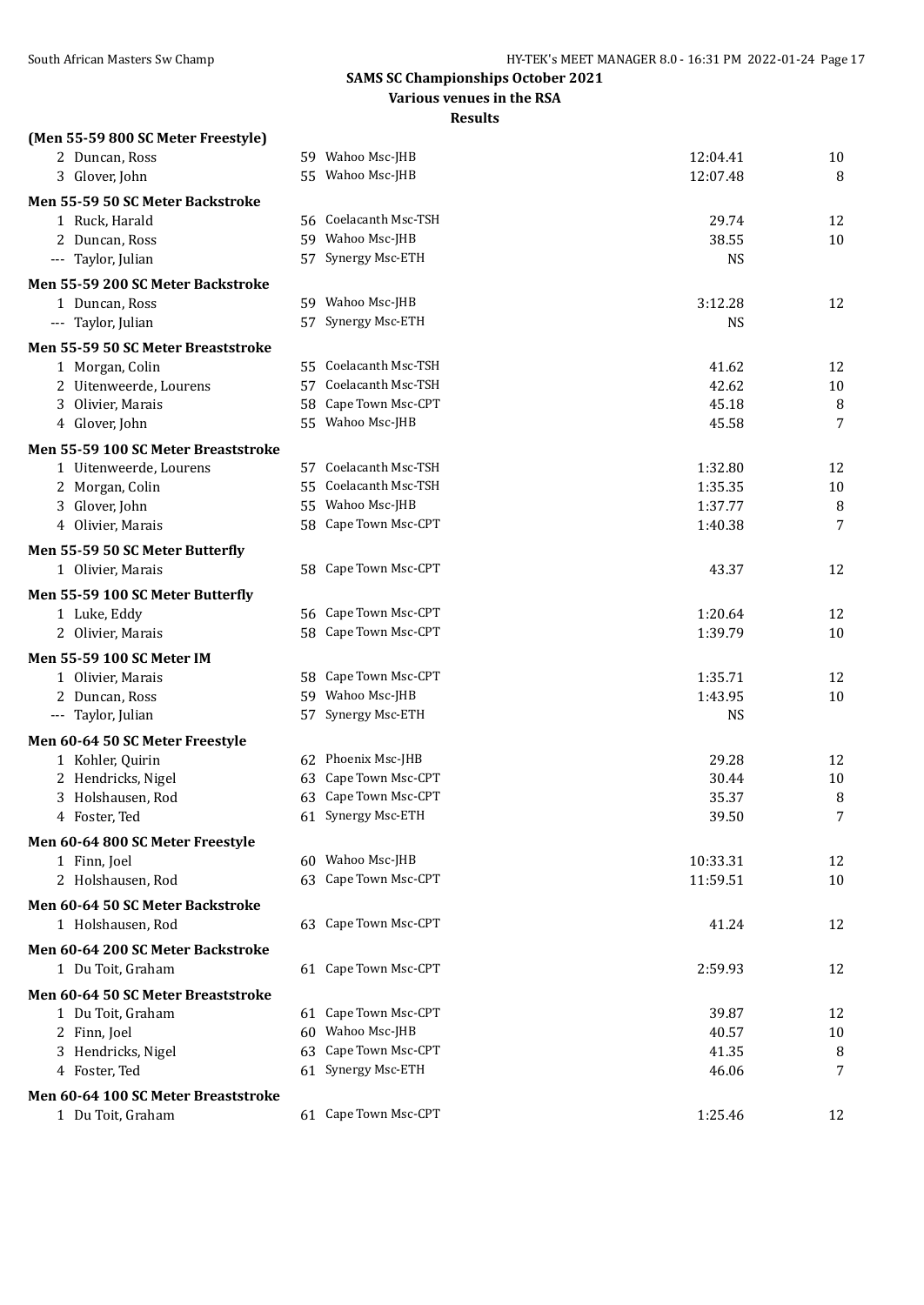**Various venues in the RSA**

| (Men 60-64 100 SC Meter Breaststroke) |    |                                     |           |                |
|---------------------------------------|----|-------------------------------------|-----------|----------------|
| 2 Foster, Ted                         |    | 61 Synergy Msc-ETH                  | 1:47.10   | 10             |
| Men 60-64 50 SC Meter Butterfly       |    |                                     |           |                |
| 1 Kohler, Quirin                      |    | 62 Phoenix Msc-JHB                  | 32.27     | 12             |
| 2 Hendricks, Nigel                    |    | 63 Cape Town Msc-CPT                | 34.92     | 10             |
| 3 Holshausen, Rod                     |    | 63 Cape Town Msc-CPT                | 37.90     | 8              |
| Men 60-64 100 SC Meter Butterfly      |    |                                     |           |                |
| --- Holshausen, Rod                   |    | 63 Cape Town Msc-CPT                | <b>NS</b> |                |
| <b>Men 60-64 100 SC Meter IM</b>      |    |                                     |           |                |
| 1 Kohler, Quirin                      |    | 62 Phoenix Msc-JHB                  | 1:18.57   | 12             |
| 2 Du Toit, Graham                     |    | 61 Cape Town Msc-CPT                | 1:19.19   | 10             |
| 3 Hendricks, Nigel                    | 63 | Cape Town Msc-CPT                   | 1:20.01   | 8              |
| 4 Finn, Joel                          |    | 60 Wahoo Msc-JHB                    | 1:21.10   | 7              |
| 5 Holshausen, Rod                     |    | 63 Cape Town Msc-CPT                | 1:29.75   | 6              |
| Men 65-69 50 SC Meter Freestyle       |    |                                     |           |                |
| 1 Roothman, Andrè                     |    | 67 Cape Town Msc-CPT                | 29.46     | 12             |
| 2 Spies, Izak                         | 67 | Dolphin Msc-CPT                     | 30.66     | 10             |
| 3 Cones, Nigel                        | 66 | Cape Town Msc-CPT                   | 30.82     | 8              |
| 4 Winfield, Mike                      | 66 | Cape Town Msc-CPT                   | 32.96     | $\overline{7}$ |
| 5 Kloos, Rainer                       | 66 | Cape Town Msc-CPT                   | 33.58     | 6              |
| 6 Upneck, Russell                     |    | 65 Synergy Msc-ETH                  | 35.41     | 5              |
| 7 Platte, Gary                        |    | 65 Winelands Msc-CPT                | 42.08     | 4              |
| Men 65-69 100 SC Meter Freestyle      |    |                                     |           |                |
| 1 Roothman, Andrè                     |    | 67 Cape Town Msc-CPT                | 1:06.39   | 12             |
| 2 Spies, Izak                         | 67 | Dolphin Msc-CPT                     | 1:08.46   | 10             |
| 3 Cones, Nigel                        |    | 66 Cape Town Msc-CPT                | 1:10.25   | 8              |
| 4 Upneck, Russell                     |    | 65 Synergy Msc-ETH                  | 1:12.13   | $\overline{7}$ |
| 5 Howieson, Doug                      | 69 | Cape Town Msc-CPT                   | 1:17.86   | 6              |
| 6 Kloos, Rainer                       | 66 | Cape Town Msc-CPT                   | 1:19.71   | 5              |
| 7 Platte, Gary                        |    | 65 Winelands Msc-CPT                | 1:35.41   | 4              |
| Men 65-69 800 SC Meter Freestyle      |    |                                     |           |                |
| 1 Upneck, Russell                     |    | 65 Synergy Msc-ETH                  | 11:45.64  | 12             |
| 2 Spies, Izak                         | 67 | Dolphin Msc-CPT                     | 11:53.79  | 10             |
| 3 Howieson, Doug                      |    | 69 Cape Town Msc-CPT                | 12:11.54  | 8              |
| Men 65-69 50 SC Meter Backstroke      |    |                                     |           |                |
| 1 Winfield, Mike                      |    | 66 Cape Town Msc-CPT                | 34.72     | 12             |
| 2 Howieson, Doug                      |    | 69 Cape Town Msc-CPT                | 41.25     | 10             |
| 3 Tepper, Manfred                     | 67 | Masters Eastern Gauteng Aqua-EKU    | 44.72     | 8              |
| 4 Upneck, Russell                     |    | 65 Synergy Msc-ETH                  | 44.84     | 7              |
| 5 Kloos, Rainer                       |    | 66 Cape Town Msc-CPT                | 46.33     | 6              |
| 6 Platte, Gary                        |    | 65 Winelands Msc-CPT                | 56.00     | 5              |
| --- Miller, Mervyn                    |    | 69 Wahoo Msc-JHB                    | <b>NS</b> |                |
| Men 65-69 200 SC Meter Backstroke     |    |                                     |           |                |
| 1 Winfield, Mike                      |    | 66 Cape Town Msc-CPT                | 2:52.44   | 12             |
| 2 Howieson, Doug                      |    | 69 Cape Town Msc-CPT                | 3:13.41   | 10             |
| 3 Tepper, Manfred                     |    | 67 Masters Eastern Gauteng Aqua-EKU | 3:26.32   | 8              |
| Men 65-69 50 SC Meter Breaststroke    |    |                                     |           |                |
| 1 Upneck, Russell                     |    | 65 Synergy Msc-ETH                  | 43.88     | 12             |
| 2 Miller, Mervyn                      |    | 69 Wahoo Msc-JHB                    | 51.82     | 10             |
| 3 Kloos, Rainer                       |    | 66 Cape Town Msc-CPT                | 53.21     | 8              |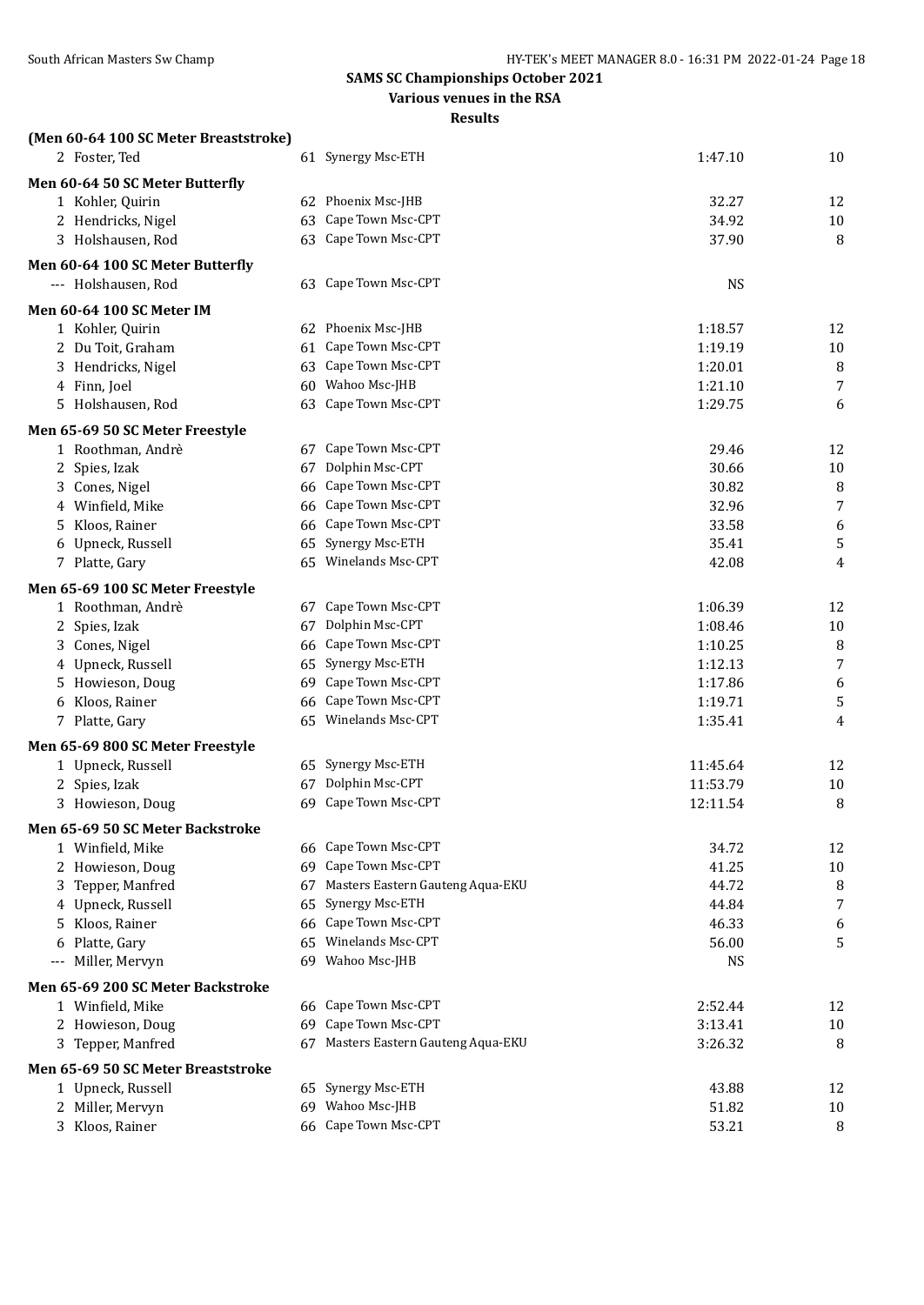#### **Various venues in the RSA**

| (Men 65-69 50 SC Meter Breaststroke) |                                                                                                  |            |    |
|--------------------------------------|--------------------------------------------------------------------------------------------------|------------|----|
| 4 Platte, Gary                       | 65 Winelands Msc-CPT                                                                             | 1:02.29    | 7  |
| Men 65-69 100 SC Meter Breaststroke  |                                                                                                  |            |    |
| 1 Upneck, Russell                    | 65 Synergy Msc-ETH                                                                               | 1:38.53    | 12 |
|                                      |                                                                                                  |            |    |
| Men 65-69 50 SC Meter Butterfly      |                                                                                                  |            |    |
| 1 Cones, Nigel                       | 66 Cape Town Msc-CPT<br>65 Winelands Msc-CPT                                                     | 34.52      | 12 |
| 2 Platte, Gary                       |                                                                                                  | 1:00.16    | 10 |
| --- Upneck, Russell                  | 65 Synergy Msc-ETH                                                                               | <b>NS</b>  |    |
| Men 65-69 100 SC Meter Butterfly     |                                                                                                  |            |    |
| 1 Roothman, Andrè                    | 67 Cape Town Msc-CPT                                                                             | 1:18.20    | 12 |
| Men 65-69 100 SC Meter IM            |                                                                                                  |            |    |
| 1 Cones, Nigel                       | 66 Cape Town Msc-CPT                                                                             | 1:26.32    | 12 |
| 2 Tepper, Manfred                    | 67 Masters Eastern Gauteng Aqua-EKU                                                              | 1:36.73    | 10 |
| 3 Platte, Gary                       | 65 Winelands Msc-CPT                                                                             | 2:00.51    | 8  |
| Men 70-74 50 SC Meter Freestyle      |                                                                                                  |            |    |
| 1 Bolstridge, Mike                   | 72 Synergy Msc-ETH                                                                               | 35.78      | 12 |
| 2 DU Toit, Francois                  | 74 Cape Town Msc-CPT                                                                             | 35.85      | 10 |
| 3 Van Rooijen, Gerhard               | 71 Synergy Msc-ETH                                                                               | 37.75      | 8  |
| 4 Larcombe, Peter                    | 74 Synergy Msc-ETH                                                                               | 38.81      | 7  |
| 5 Hanauer, Francis                   | 74 Wahoo Msc-JHB                                                                                 | 1:05.46    | 6  |
|                                      |                                                                                                  |            |    |
| Men 70-74 100 SC Meter Freestyle     |                                                                                                  |            |    |
| 1 Bolstridge, Mike                   | 72 Synergy Msc-ETH                                                                               | 1:19.72    | 12 |
| 2 DU Toit, Francois                  | 74 Cape Town Msc-CPT                                                                             | 1:27.55    | 10 |
| 3 Larcombe, Peter                    | 74 Synergy Msc-ETH                                                                               | 1:32.84    | 8  |
| 4 Wilson, Guy                        | 74 PE Masters Aquatics-NMA                                                                       | 1:48.00    | 7  |
| 5 Hanauer, Francis                   | 74 Wahoo Msc-JHB                                                                                 | 2:47.22    | 6  |
| --- Maltby, Derek                    | 74 Phoenix Msc-JHB                                                                               | <b>NS</b>  |    |
| Men 70-74 800 SC Meter Freestyle     |                                                                                                  |            |    |
| 1 Bolstridge, Mike                   | 72 Synergy Msc-ETH                                                                               | 12:44.31   | 12 |
| 2 Van Rooijen, Gerhard               | 71 Synergy Msc-ETH                                                                               | 13:35.00   | 10 |
| 3 Larcombe, Peter                    | 74 Synergy Msc-ETH                                                                               | 13:47.27   | 8  |
| 4 Maltby, Derek                      | 74 Phoenix Msc-JHB                                                                               | 14:48.38   | 7  |
| Men 70-74 50 SC Meter Backstroke     |                                                                                                  |            |    |
| 1 Wilson, Guy                        | 74 PE Masters Aquatics-NMA                                                                       | 48.03      | 12 |
| Men 70-74 200 SC Meter Backstroke    |                                                                                                  |            |    |
| 1 Hatherly, Bob                      | 70 Wahoo Msc-JHB                                                                                 | 3:35.30    | 12 |
| 2 Wilson, Guy                        | 74 PE Masters Aquatics-NMA                                                                       | 3:49.48    | 10 |
|                                      |                                                                                                  |            |    |
| Men 70-74 50 SC Meter Breaststroke   |                                                                                                  |            |    |
| 1 Hatherly, Bob                      | 70 Wahoo Msc-JHB                                                                                 | 41.08      | 12 |
| 2 DU Toit, Francois                  | 74 Cape Town Msc-CPT                                                                             | 45.74      | 10 |
| 3 Larcombe, Peter                    | 74 Synergy Msc-ETH                                                                               | 58.25      | 8  |
| --- Hanauer, Francis                 | 74 Wahoo Msc-JHB<br>At the turn or finish did not touch with both hands simultaneously/separated | DQ 1:50.55 |    |
|                                      |                                                                                                  |            |    |
| Men 70-74 100 SC Meter Breaststroke  |                                                                                                  |            |    |
| 1 Hatherly, Bob                      | 70 Wahoo Msc-JHB                                                                                 | 1:31.45    | 12 |
| 2 DU Toit, Francois                  | 74 Cape Town Msc-CPT                                                                             | 1:47.80    | 10 |
| Men 70-74 50 SC Meter Butterfly      |                                                                                                  |            |    |
| 1 Larcombe, Peter                    | 74 Synergy Msc-ETH                                                                               | 47.50      | 12 |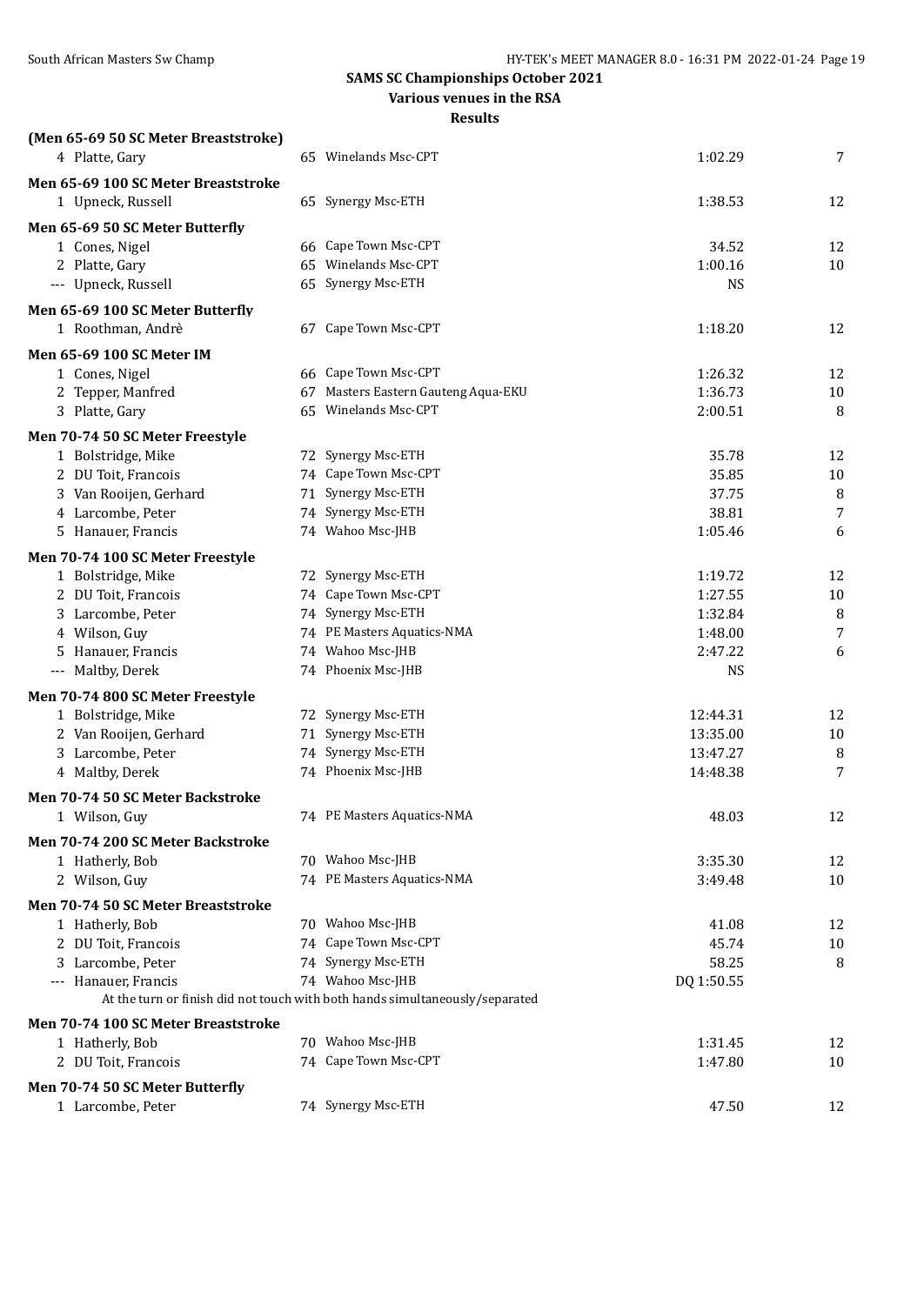**Various venues in the RSA**

| Men 70-74 100 SC Meter Butterfly                     |    |                                             |                    |             |
|------------------------------------------------------|----|---------------------------------------------|--------------------|-------------|
| 1 Larcombe, Peter                                    |    | 74 Synergy Msc-ETH                          | 1:53.00            | 12          |
| <b>Men 70-74 100 SC Meter IM</b>                     |    |                                             |                    |             |
| 1 Hatherly, Bob                                      |    | 70 Wahoo Msc-JHB                            | 1:42.06            | 12          |
| <b>Men 70-74 400 SC Meter IM</b>                     |    |                                             |                    |             |
| 1 Hatherly, Bob                                      |    | 70 Wahoo Msc-JHB                            | 7:43.29            | 12          |
|                                                      |    |                                             |                    |             |
| Men 75-79 50 SC Meter Freestyle                      |    | 76 Wahoo Msc-JHB                            | 36.42              | 12          |
| 1 May, Walter<br>2 Hughes, Jimmy                     |    | 78 Synergy Msc-ETH                          | 37.91              | $10\,$      |
| 3 Petersen, John                                     |    | 76 Phoenix Msc-JHB                          | 38.28              | 8           |
| 4 Myers, Winton                                      |    | 77 Wahoo Msc-JHB                            | 51.73              | 7           |
| --- Jennings, Ross                                   |    | 76 Coelacanth Msc-TSH                       | <b>NS</b>          |             |
|                                                      |    |                                             |                    |             |
| Men 75-79 100 SC Meter Freestyle                     |    |                                             |                    |             |
| 1 May, Walter                                        |    | 76 Wahoo Msc-JHB<br>78 Synergy Msc-ETH      | 1:24.83            | 12          |
| 2 Hughes, Jimmy<br>3 Myers, Winton                   |    | 77 Wahoo Msc-JHB                            | 1:29.94<br>1:45.45 | $10\,$<br>8 |
| 4 Jennings, Ross                                     |    | 76 Coelacanth Msc-TSH                       | 2:08.95            | 7           |
|                                                      |    |                                             |                    |             |
| Men 75-79 800 SC Meter Freestyle                     |    |                                             |                    |             |
| 1 May, Walter                                        |    | 76 Wahoo Msc-JHB                            | 16:28.69           | 12          |
| 2 Jennings, Ross                                     |    | 76 Coelacanth Msc-TSH                       | 20:18.67           | 10          |
| Men 75-79 50 SC Meter Backstroke                     |    |                                             |                    |             |
| 1 Hughes, Jimmy                                      |    | 78 Synergy Msc-ETH                          | 41.87              | 12          |
| 2 May, Walter                                        |    | 76 Wahoo Msc-JHB                            | 49.33              | 10          |
| 3 Myers, Winton                                      | 77 | Wahoo Msc-JHB                               | 55.53              | 8           |
| Men 75-79 200 SC Meter Backstroke                    |    |                                             |                    |             |
| 1 Hughes, Jimmy                                      |    | 78 Synergy Msc-ETH                          | 3:31.38            | 12          |
| 2 May, Walter                                        |    | 76 Wahoo Msc-JHB                            | 4:01.57            | 10          |
| 3 Myers, Winton                                      |    | 77 Wahoo Msc-JHB                            | 4:53.33            | 8           |
| Men 75-79 50 SC Meter Breaststroke                   |    |                                             |                    |             |
| 1 Petersen, John                                     |    | 76 Phoenix Msc-JHB                          | 52.30              | 12          |
| 2 Jennings, Ross                                     |    | 76 Coelacanth Msc-TSH                       | 1:13.49            | 10          |
| Men 75-79 50 SC Meter Butterfly                      |    |                                             |                    |             |
| 1 Petersen, John                                     |    | 76 Phoenix Msc-JHB                          | 50.48              | 12          |
| 2 Myers, Winton                                      |    | 77 Wahoo Msc-JHB                            | 1:00.17            | 10          |
|                                                      |    |                                             |                    |             |
| <b>Men 75-79 100 SC Meter IM</b><br>1 Petersen, John |    | 76 Phoenix Msc-JHB                          |                    | 12          |
| 2 Hughes, Jimmy                                      |    | 78 Synergy Msc-ETH                          | 1:45.57<br>1:45.65 | $10\,$      |
| 3 Myers, Winton                                      |    | 77 Wahoo Msc-JHB                            | 2:01.25            | 8           |
|                                                      |    |                                             |                    |             |
| Men 80-84 50 SC Meter Freestyle                      |    |                                             |                    |             |
| --- Saunders, Jim                                    |    | 84 Synergy Msc-ETH<br>81 Coelacanth Msc-TSH | <b>NS</b>          |             |
| --- Fyfe, Derek                                      |    |                                             | <b>NS</b>          |             |
| Men 80-84 100 SC Meter Freestyle                     |    |                                             |                    |             |
| 1 Fyfe, Derek                                        |    | 81 Coelacanth Msc-TSH                       | 1:31.45            | 12          |
| Men 80-84 800 SC Meter Freestyle                     |    |                                             |                    |             |
| 1 Fyfe, Derek                                        |    | 81 Coelacanth Msc-TSH                       | 15:22.47           | 12          |
| Men 80-84 50 SC Meter Backstroke                     |    |                                             |                    |             |
| 1 Fyfe, Derek                                        |    | 81 Coelacanth Msc-TSH                       | 51.17              | 12          |
| --- Saunders, Jim                                    |    | 84 Synergy Msc-ETH                          | <b>NS</b>          |             |
|                                                      |    |                                             |                    |             |